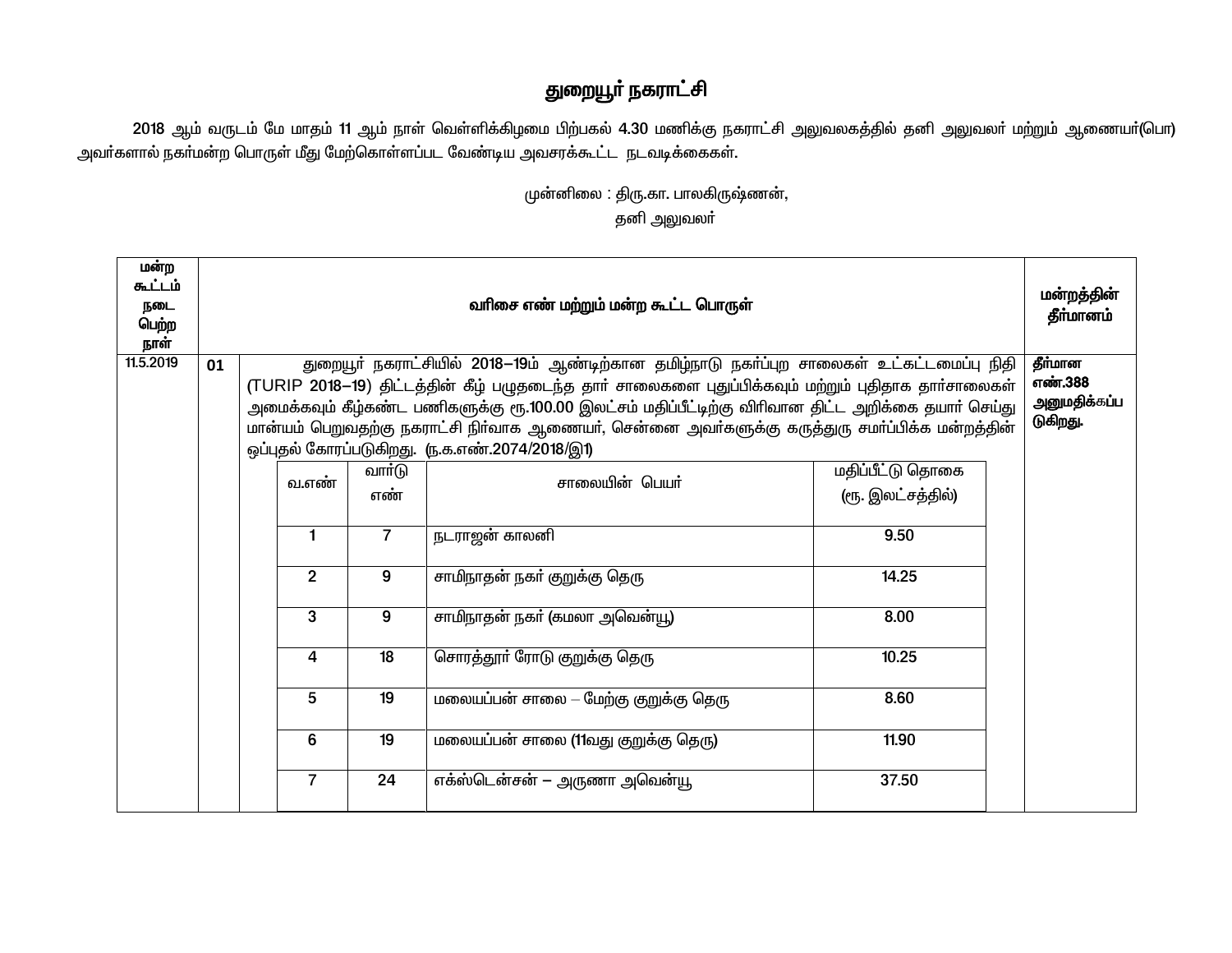|           |    |                             |                   |                                                                                                                                                                                         | மொத்தம் | 100.00            |                          |
|-----------|----|-----------------------------|-------------------|-----------------------------------------------------------------------------------------------------------------------------------------------------------------------------------------|---------|-------------------|--------------------------|
|           |    | அ.கு: மன்றம் அனுமதிக்கலாம். |                   |                                                                                                                                                                                         |         |                   |                          |
|           |    |                             |                   |                                                                                                                                                                                         |         |                   |                          |
|           |    |                             |                   |                                                                                                                                                                                         |         |                   |                          |
|           |    |                             |                   |                                                                                                                                                                                         |         |                   |                          |
|           |    |                             |                   |                                                                                                                                                                                         |         |                   |                          |
|           |    |                             |                   |                                                                                                                                                                                         |         |                   |                          |
|           |    |                             |                   |                                                                                                                                                                                         |         |                   |                          |
| 11.5.2019 | 02 |                             |                   | நகராட்சி நிர்வாக ஆணையர் சென்னை அவர்களின் ஆய்வுக்கூட்டம் மற்றும் நகராட்சி நிர்வாக மண்டல<br>இயக்குநா் தஞ்சாவூா் அவா்களின் ஆய்வுக்கூட்ட அறிவுரைகளின் படி துறையூா் நகராட்சியில் ஏற்கனவே     |         |                   | தீர்மான<br>எண்.389       |
|           |    |                             |                   | வழங்கப்பட்டுள்ள குடிநீா் குழாய் இணைப்புகள் போக மீதமுள்ள குடிநீா் குழாய் இணைப்புகளுக்கு மதிப்பீடு தயாா்                                                                                  |         |                   | அனுமதிக்கப்ப             |
|           |    |                             |                   | செய்து கருத்துரு அனுப்ப கேட்டதின் அடிப்படையில் கீழ்கண்டவாறு மதிப்பீடுகள் தயாா் செய்யப்பட்டுள்ளது.                                                                                       |         |                   | டுகிறது.                 |
|           |    |                             |                   | இந்நிதியை தமிழ்நாடு நகா்ப்புற சேவை கட்டமைப்பு நிதி இணையம் (TUFIDCO) மூலம் வட்டி இல்லா கடனாக<br>பெற்று பணிகளை மேற்கொள்வதற்கு நிா்வாக அனுமதி வழங்கிட நகராட்சி நிா்வாக ஆணையா் சேப்பாக்கம்  |         |                   |                          |
|           |    |                             |                   | சென்னை அவர்களுக்கு பிரேரனை அனுப்பி வைக்க மன்றத்தின் பார்வைக்கும் அனுமதிக்கும் வைக்கப்படுகிறது.                                                                                          |         |                   |                          |
|           |    | (ந.க.எண்.2075/2018/இ1)      |                   |                                                                                                                                                                                         |         |                   |                          |
|           |    |                             |                   |                                                                                                                                                                                         |         |                   |                          |
|           |    |                             |                   | நகராட்சியின் மொத்த வரிவிதிப்புகள்                                                                                                                                                       | 14301   |                   |                          |
|           |    |                             |                   | நகராட்சியின் மொத்த வீடுகள்                                                                                                                                                              | 12026   |                   |                          |
|           |    |                             |                   | வழங்கப்பட வேண்டிய மொத்த இணைப்புகள்                                                                                                                                                      | 10349   |                   |                          |
|           |    |                             |                   | ஏற்கனவே உள்ள குடிநீா் குழாய் இணைப்புகள்                                                                                                                                                 | 5767    |                   |                          |
|           |    |                             |                   | தற்போது வழங்க வேண்டிய குடிநீா் இணைப்புகள்                                                                                                                                               | 4582    |                   |                          |
|           |    |                             | மதிப்பீட்டுத்தொகை |                                                                                                                                                                                         |         | ரு.160.00 இலட்சம் |                          |
|           |    | அ.கு: மன்றம் அனுமதிக்கலாம். |                   |                                                                                                                                                                                         |         |                   |                          |
|           |    |                             |                   |                                                                                                                                                                                         |         |                   |                          |
| 11.5.2019 | 03 |                             |                   | அரசு ஆணை எண்.105 நகராட்சி நிர்வாகம் மற்றம் குடிநீர் (MA2) வழங்கு துறை நாள்.21.07.2015ன் உத்தரவில்                                                                                       |         |                   | தீர்மான                  |
|           |    |                             |                   | தூய்மை இந்தியா திட்டத்தின் கீழ் 1) திறந்தவெளி கழிப்பிடத்தை ஒழித்தல் 2) மனித கழிவை மனிதனே அகற்றும்                                                                                       |         |                   | எண்.390                  |
|           |    |                             |                   | பணியினை தடை செய்தல் 3) திடக்கழிவு மேலாண்மை பணியினை மேம்படுத்துதல் 4) பாதுகாப்பான சுகாதார<br>நடவடிக்கைகளாக மாற்றுதல் போன்ற பணிகளை மேற்கொள்ளவும் மற்றம் சுகாதார மற்ற கழிப்பிடங்களை மாற்றி |         |                   | அனுமதிக்கப்ப<br>டுகிறது. |
|           |    |                             |                   |                                                                                                                                                                                         |         |                   |                          |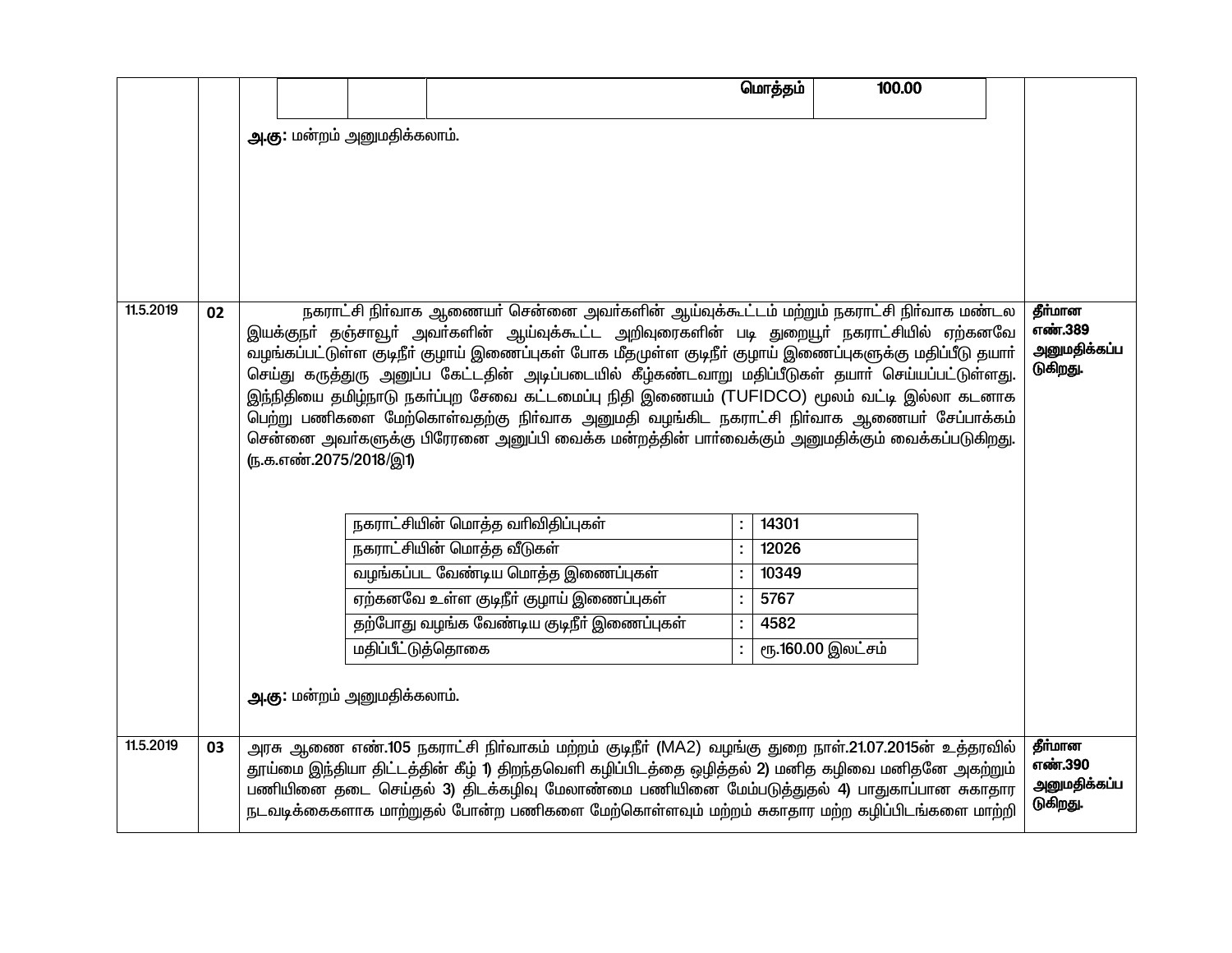சுகாதாரமான கழிப்பிடங்கள் கட்டிக் கொடுக்க நடவடிக்கை எடுக்கவும் உக்கிரவிடப்பட்டுள்ளது.

மேலும், அதன்படி இந்நகராட்சியில் சுகாதார கழிப்பிடங்கள் 648 எண்ணிக்கையில் கட்ட இலக்கீடு நிர்ணயம் செய்யப்பட்டு தூய்மை இந்தியா திட்டத்தின் கீழ் 648 தனி நபர் கழிப்பிடங்கள் கட்டி முடிக்கப்பட்டுள்ளது. மேலும் இத்திட்டத்தின் கீழ் மறு கணக்கெடுப்பு பணி (Re-Survey) மேற்கொள்ள நகராட்சி நிர்வாக ஆணையர், சென்னை மற்றும் நகராட்சி நிா்வாக மண்டல இயக்குநா் தஞ்சாவூா் அவா்களின் கூட்டமா்வில் அறிவுரை வழங்கப்பட்டதை தொடர்ந்து Re-Survey மறு கணக்கெடுப்பு பணி (Re-Survey) மேற்கொள்ளப்பட்டதில் தனி நபர் கழிப்பிடங்கள் கட்ட விண்ணப்பங்கள் வரப்பெற்று மேற்கண்ட விண்ணப்பங்கள் தூய்மை இந்தியா திட்டத்தின் இணையதளத்தில் பதிவேற்றம் செய்யப்பட்டு மேற்கண்ட கழிப்பிடங்களுக்கு அரசு ஆணை எண்.105 நகராட்சி நிர்வாகம் மற்றும் குடிநீர் (MA2) வழங்கு துறை நாள்.21.07.2015ல் கீழ்க்கண்டவாறு மத்திய அரசு பங்குகள், மாநில அரசு பங்குகள், உள்ளாட்சி நிறுவன பங்குத் தொகைகள் மற்றும் பயனாளிகள் பங்குத் தொகைகள் நிர்ணயம் செய்யப்பட்டுள்ளது.

| வ.எண்        | விபரம்                                        | தொகை  |
|--------------|-----------------------------------------------|-------|
|              | சுகாதார கழிப்பிடம் கட்ட மொத்த மதிப்பீடு       | 12000 |
| $\mathbf{2}$ | மத்திய அரசு பங்கு (Government of India share) | 4000  |
| 3            | மாநில அரசு பங்கு (State Government share)     | 2000  |
| 4            | உள்ளாட்சி நிறுவன பங்கு (Municipal share)      | 2000  |
| 5            | பயனாளிகள் பங்கு (Beneficiary share)           | 4000  |
|              | மொத்தம்                                       | 12000 |

மேற்கண்ட நிதி ஒதுக்கீட்டில் உள்ளாட்சி நிறுவன பங்குத் தொகையான ரூ.2000/— நகராட்சி பங்குத் தொகையாக வழங்கவும் இத்திட்டத்தின் கீழ் மத்திய மற்றும் மாநில அரசின் பங்குத் தொகைகளுக்கு .<br>உரிய பிரேரணை அனுப்பி பங்குத் தொகை பெற்றிட மன்ற ஒப்புதலுக்கு பொருள் வைக்கப்படுகிறது. ரு.க.எண்.5072/2015/எச்1)

## அலுவலக குறிப்பு:

அ) உள்ளாட்சி நிறுவன பங்குத் தொகையான ரூ.2000/—ஐ நகராட்சி பங்குத் தொகையாக வழங்கவும் இத்திட்டத்தின் கீழ் மத்திய மற்றும் மாநில அரசின் பங்குத் தொகைகளுக்கு உரிய பிரேரணை அனுப்பி பெற்றிட மன்றம் அனுமதிக்கலாம்.

ஆ) தூய்மை இந்தியா திட்டத்தை தடையின்றி செயல்படுத்த ஏதுவாக மத்திய மற்றும் மாநில பங்குத்தொகையினை நகராட்சி பொது நிதியிலிருந்து செலவினம் மேற்கொள்ளவும் மாநில பங்குத் தொகை பெற்றவுடன் ஈடு செய்து கொள்ளவும் மன்றம் அனுமதிக்கலாம்.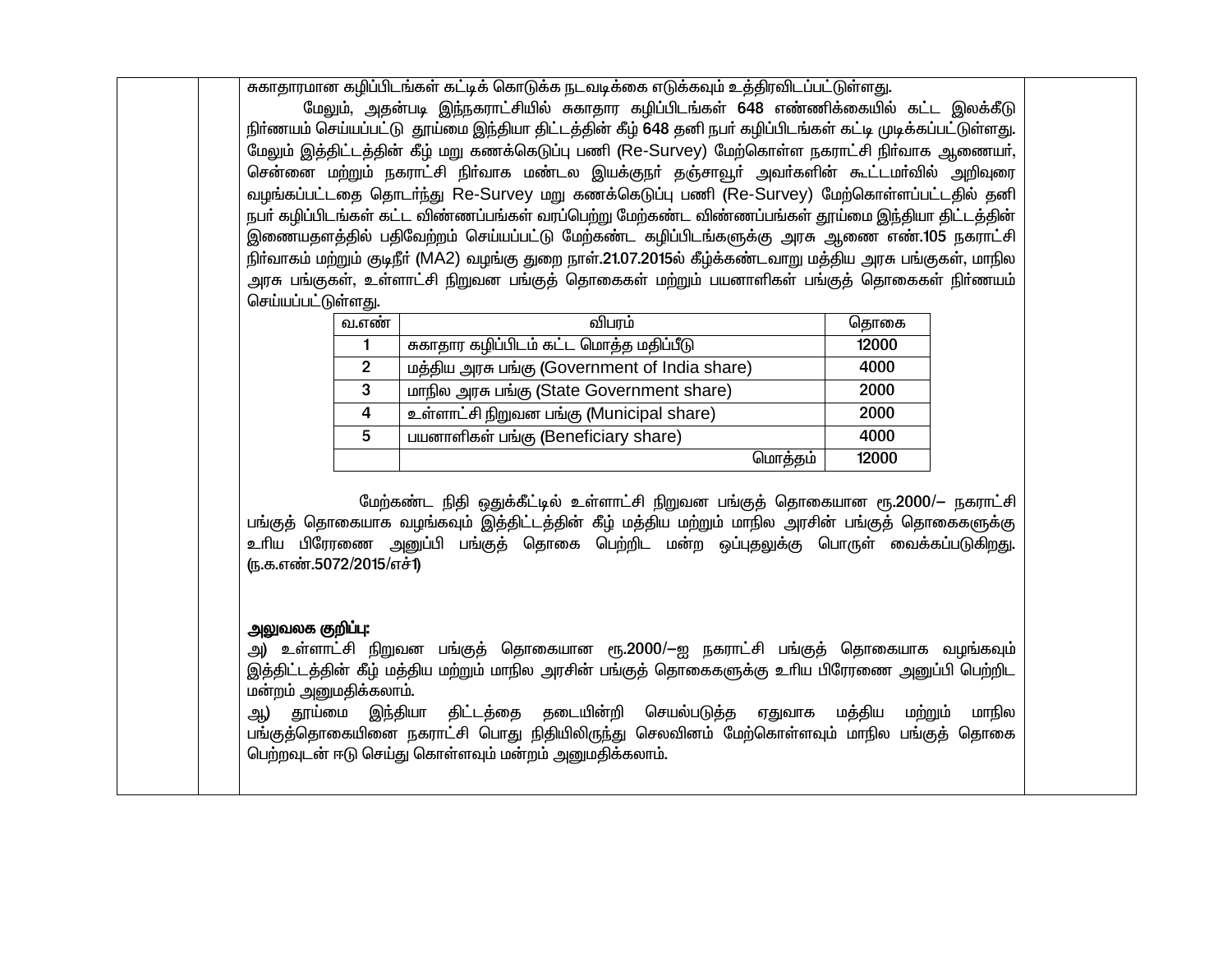| 11.5.2019 | 04 | உள்ளாட்சி துறையில் துறையூர் நகராட்சியில் தமிழக அரசின் ஓராண்டு சாதனைக்கான பணிகள் குறித்த<br>விவரத்தினை தினமலா் திருச்சி நாளிதழில் பிரசுரம் செய்தமைக்கான தொகை ரூ.31500/—யை வழங்க மன்றத்தின்<br>அனுமதி வேண்டப்படுகிறது. (ந.க.எண்.1003/2018/இ1)<br><b>அலுவலக குறிப்பு :</b> அனுமதிக்கலா                                                                                                                                                                                                                                                                                                                                                                                                                                                                                                                                                                                                         | தீர்மான<br>எண்.391<br>அனுமதிக்கப்ப<br>டுகிறது. |
|-----------|----|---------------------------------------------------------------------------------------------------------------------------------------------------------------------------------------------------------------------------------------------------------------------------------------------------------------------------------------------------------------------------------------------------------------------------------------------------------------------------------------------------------------------------------------------------------------------------------------------------------------------------------------------------------------------------------------------------------------------------------------------------------------------------------------------------------------------------------------------------------------------------------------------|------------------------------------------------|
| 11.5.2019 | 05 | துறையூர் நகராட்சி வார்டு எண்.18 சொரத்தூர் சாலையில் சுமார் 45 வருடங்களுக்கு மேலாக குப்பைகள்<br>பழைய உரக்கிடங்கில் சேகாிக்கப்பட்டுள்ளது. தற்போது இந்நகராட்சியில் சேகரமாகும் குப்பைகள் 3கி.மீ<br>தொலைவில் அமைந்துள்ள வெங்கடேசபுரம் புதிய உரக்கிடங்கில் சேமிக்கப்படுகின்றன. இந்நிலையில் பழைய<br>உரக்கிடங்கு சொரத்தூா் சாலையில் உள்ள குப்பைகளை நவீன தொழில்நுட்ப முறையில் அகற்றி நிலத்தை<br>மேம்படுத்தும் பொருட்டு, அப்பகுதியில் உள்ள மொத்த குப்பைகளின் அளவினை சா்வே (30900 மீ <sup>3</sup> கணக்கீடு)<br>செய்யப்பட்டு, அதனடிப்படையில் மேற்காணும் பழைய உரக்கிடங்கில் உள்ள குப்பைகளை Bio-Mining முறையில்<br>அப்புறப்படுத்த ரூ.225.00 இலட்சம் மதிப்பீட்டிற்கு விரிவான திட்ட அறிக்கை தயார் செய்து மான்யம் பெறுவதற்கு<br>நகராட்சி நிா்வாக ஆணையா், சென்னை அவா்களுக்கு கருத்துரு சமா்ப்பிக்க மன்றத்தின் ஒப்புதல்<br>கோரப்படுகிறது. (ந.க.எண்.3644/2015/இ1)<br><b>அலுவலக குறிப்பு :</b> மன்றம் அனுமதிக்கலா | தீர்மான<br>எண்.392<br>அனுமதிக்கப்ப<br>டுகிறது. |
| 11.5.2019 | 06 | <u>இந்நகராட்சியில் வாா்டு</u><br><u>ஸ்ரீராம் ந</u> கரில்<br>உரக்கிடங்கு<br>எண்.23<br>சமுதாய<br>அமைப்பதை<br>எதிர்த்து<br>திரு.காா்த்திகேயன் என்பவரால் துறையூா் சாா்பு நீதிமன்ற அசல் வழக்கு எண்.22/2018—ல் வழக்கு<br>தொடர்ந்துள்ளார். மேற்கண்ட வழக்கில் அரசு வழக்கறிஞர் திரு. R.ராஜசேகரன் BABL அவர்கள் ஆஜராகவும்,<br>எதிா் மனுதாரா் மற்றும் எதிா் வழக்குறை தாக்கல் செய்ய வழக்கறிஞா் கட்டணம் ரூ.7500/— (ஏழாயிரத்து நுநூறு)<br>வழங்க மன்றத்தின் அனுமதிக்கு வைக்கப்படுகிறது. (ந.க.எண்.1260/2018/இ1)<br>அலுவலக குறிப்பு: அனுமதிக்கலாம்.                                                                                                                                                                                                                                                                                                                                                           | தீர்மான<br>எண்.393<br>அனுமதிக்கப்ப<br>டுகிறது. |
| 11.5.2019 | 07 | இந்நகராட்சி வார்டு எண்.9 சாமிநாதன் நகரில் சமுதாய உரக்கிடங்கு அமைப்பதை எதிர்த்து திரு.பாலகிருஷ்ணன்<br>என்பவரால் துறையூர் சார்பு நீதிமன்றத்தில் அசல் வழக்கு எண்.18/2018ல் வழக்கு தொடர்ந்துள்ளார். மேற்கண்ட<br>வழக்கில் அரசு வழக்கறிஞா் திரு. R.ராஜசேகரன் BABL அவா்கள் ஆஜராகவும், எதிா் மனுதாரா் மற்றும் எதிா்<br>வழக்குறை தாக்கல் செய்ய வழக்கறிஞா் கட்டணமாக ரூ.7500/— (ஏழாயிரத்து நுநூறு) வழங்க மன்றத்தின்<br>அனுமதிக்கு வைக்கப்படுகிறது. (ந.க.எண்.995/2018/இ1)<br><b>அலுவலக குறிப்பு :</b> அனுமதிக்கலாம்.                                                                                                                                                                                                                                                                                                                                                                                    | தீர்மான<br>எண்.394<br>அனுமதிக்கப்ப<br>டுகிறது. |
| 11.5.2019 | 08 | இந்நகராட்சியில் தூய்மை இந்தியா திட்டம் (SBM) ஒருங்கிணைந்த திடக்கழிவு மேலாண்மை திட்டம் (SWM)<br>2016–17ன் கீழ் மேற்கொள்ள வேண்டிய பணிகளுக்கான ஒப்பந்தப்புள்ளியினை 29.12.2017ம் தேதிய தினமலா்<br>திருச்சி நாளிதழில் விளம்பரம் செய்தமைக்கான தொகை ரூ.10836/–யை Bright Advertising, Chennai<br>அவா்களுக்கு வழங்க மன்றத்தின் அனுமதி வேண்டப்படுகிறது. (ந.க.எண்.3644/2015/இ1)<br>அலுவலக குறிப்பு : அனுமதிக்கலாம்.                                                                                                                                                                                                                                                                                                                                                                                                                                                                                    | தீர்மான<br>எண்.395<br>அனுமதிக்கப்ப<br>டுகிறது. |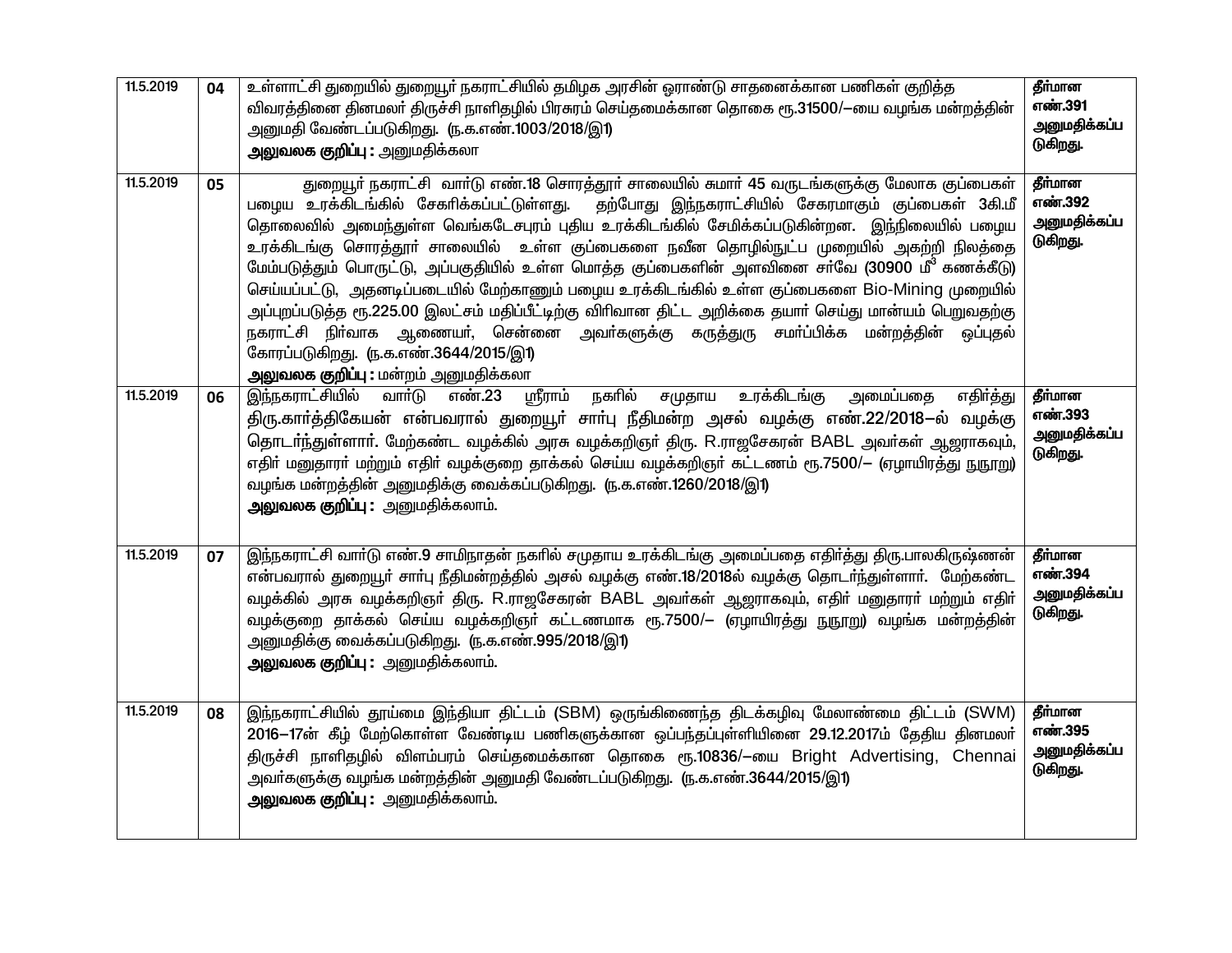| 11.5.2019 | 09 |         | துறையூா் நகராட்சியில் தொழில்வாி 01.10.2008 முதல் திருத்தம் செய்யப்பட்டு நடைமுறையில் இருந்து வருகிறது.<br>எண்396<br>அரசாணை எண்.12.01.99ன் படி ஐந்து ஆண்டுகளுக்க ஒரு முறை தொழில் வாியை 25 சதவீதம் முதல் 35<br>அனுமதிக்கப்ப<br>சதவீதத்திற்குள் உயர்வு செய்துகொள்ள தெரிவிக்கப்பட்டுள்ளது.  மேலும் நகராட்சி நிர்வாக ஆணையர் சென்னை<br>டுகிறது.<br>அவா்களின் சுற்றறிக்கை ந.க.எண்.12503/2018/ஆ1, 24.05.2018ல் வழங்கப்பட்டுள்ள அறிவுரையின் படி துறையூா்<br>நகராட்சி எல்லைக்குள் 01.10.2018 (இரண்டாம் அரையாண்டு முதல்) தொழில்வரி சீராய்வு (கட்டாயமாக)<br>நடைமுறைப்படுத்த வேண்டும் என தெரிவிக்கப்பட்டுள்ள படி வங்கிகள் மற்றும் வங்கிகளில் பணிபுரியும்<br>அலுவலா்கள், மத்திய மாநில அரசு அலுவலகங்களில் பணிபுாியும் அலுவலா்கள் பணியாளா்கள், தொழில் மற்றும்<br>வணிக நிறுவனங்கள், வா்த்தக நிறுவனங்கள் தனியாா் மருத்துவமனை, மருத்துவமனை, மருத்துவா்கள் மற்றும்<br>பணியாளா்கள், அரசு போக்குவரத்து அலுவலா்கள் பணியாளா்கள், மின்வாாிய அலவலா்கள், பணியாளா்கள்<br>மற்றும் இதர தொழில் நிறுவனங்கள், அலுவலா்கள் மற்றும் பணியாளா்கள் ஆகியோருக்கு வரும் 01.10.2018 முதல்<br>கீழ்கண்டவாறு தொழில்வாாி உயா்வு செய்யலாம். மேலும் ஏற்கனவே உள்ள வாி விதிப்புகளுக்கும் மன்றம்<br>நிர்ணயம் செய்யும் சதவீதம் பொருந்தும். |                                                                                                                                                                                                                                                                                                                                                                                                                                                                                                                                                                                                                                                                                                                               |                                                           |                                                           |                                                                                    |              |  |  |  |
|-----------|----|---------|--------------------------------------------------------------------------------------------------------------------------------------------------------------------------------------------------------------------------------------------------------------------------------------------------------------------------------------------------------------------------------------------------------------------------------------------------------------------------------------------------------------------------------------------------------------------------------------------------------------------------------------------------------------------------------------------------------------------------------------------------------------------------------------------------------------------------------------------------------------------------------------------------------------------------------------------------------------------------------------------------------------------------------------------------------------------------------------------------------------------------------------------------------------------------------------|-------------------------------------------------------------------------------------------------------------------------------------------------------------------------------------------------------------------------------------------------------------------------------------------------------------------------------------------------------------------------------------------------------------------------------------------------------------------------------------------------------------------------------------------------------------------------------------------------------------------------------------------------------------------------------------------------------------------------------|-----------------------------------------------------------|-----------------------------------------------------------|------------------------------------------------------------------------------------|--------------|--|--|--|
|           |    |         | வ.எண்                                                                                                                                                                                                                                                                                                                                                                                                                                                                                                                                                                                                                                                                                                                                                                                                                                                                                                                                                                                                                                                                                                                                                                                | சராசரி அரையாண்டு<br>வருமானம்                                                                                                                                                                                                                                                                                                                                                                                                                                                                                                                                                                                                                                                                                                  | 01.10.2018 முதல்<br>அமுலில் உள்ள<br>தொழில்வரி<br>(ரூபாய்) | 01.10.2018 முதல்<br>30% உத்தேச<br>உயா்வு தொகை<br>(ரூபாய்) | 01.10.2018க்கு பின்<br>நிா்ணயம்<br>செய்யப்படும்<br>அரையாண்டு<br>தொழில்வாி (ரூபாய்) |              |  |  |  |
|           |    |         | 1                                                                                                                                                                                                                                                                                                                                                                                                                                                                                                                                                                                                                                                                                                                                                                                                                                                                                                                                                                                                                                                                                                                                                                                    | $\overline{2}$                                                                                                                                                                                                                                                                                                                                                                                                                                                                                                                                                                                                                                                                                                                | 3                                                         | 4                                                         | 5                                                                                  |              |  |  |  |
|           |    |         | $\mathbf{1}$                                                                                                                                                                                                                                                                                                                                                                                                                                                                                                                                                                                                                                                                                                                                                                                                                                                                                                                                                                                                                                                                                                                                                                         | 21,000 வரை                                                                                                                                                                                                                                                                                                                                                                                                                                                                                                                                                                                                                                                                                                                    | இல்லை                                                     | இல்லை                                                     | இல்லை                                                                              |              |  |  |  |
|           |    |         | $\overline{2}$                                                                                                                                                                                                                                                                                                                                                                                                                                                                                                                                                                                                                                                                                                                                                                                                                                                                                                                                                                                                                                                                                                                                                                       | 21,001 முதல் 30,000                                                                                                                                                                                                                                                                                                                                                                                                                                                                                                                                                                                                                                                                                                           | 129                                                       | 39                                                        | 168                                                                                |              |  |  |  |
|           |    |         | 3                                                                                                                                                                                                                                                                                                                                                                                                                                                                                                                                                                                                                                                                                                                                                                                                                                                                                                                                                                                                                                                                                                                                                                                    | 30,001 முதல் 45,000                                                                                                                                                                                                                                                                                                                                                                                                                                                                                                                                                                                                                                                                                                           | 138                                                       | 41                                                        | 179                                                                                |              |  |  |  |
|           |    |         | $\overline{\mathbf{4}}$                                                                                                                                                                                                                                                                                                                                                                                                                                                                                                                                                                                                                                                                                                                                                                                                                                                                                                                                                                                                                                                                                                                                                              | 45,001 முதல் 60,000                                                                                                                                                                                                                                                                                                                                                                                                                                                                                                                                                                                                                                                                                                           | 634                                                       | 190                                                       | 824                                                                                |              |  |  |  |
|           |    |         | 5                                                                                                                                                                                                                                                                                                                                                                                                                                                                                                                                                                                                                                                                                                                                                                                                                                                                                                                                                                                                                                                                                                                                                                                    | 60,001 முதல் 75,000                                                                                                                                                                                                                                                                                                                                                                                                                                                                                                                                                                                                                                                                                                           | 950                                                       | 285                                                       | 1235                                                                               |              |  |  |  |
|           |    |         | 6                                                                                                                                                                                                                                                                                                                                                                                                                                                                                                                                                                                                                                                                                                                                                                                                                                                                                                                                                                                                                                                                                                                                                                                    | 75,001 முதல் above                                                                                                                                                                                                                                                                                                                                                                                                                                                                                                                                                                                                                                                                                                            | 1250                                                      | $\qquad \qquad -$                                         | 1250                                                                               |              |  |  |  |
|           |    | நிர்வாக | அலுவலக குறி <b>ப்</b> பு :                                                                                                                                                                                                                                                                                                                                                                                                                                                                                                                                                                                                                                                                                                                                                                                                                                                                                                                                                                                                                                                                                                                                                           | அரசு உத்தரவில் தொழில்வாி சீராய்வு செய்யும் போது குறைந்தபட்சம் 25 சதவீதம் முதல் அதிகபட்சமாக 35<br>சதவீதம் நிா்ணயம் செய்யப்பட வேண்டும் என்றும் ஐந்தாண்டுக்கு ஒருமுறை தொழில்வாி உயா்த்த வேண்டும்<br>என்றும் உத்தரவிடப்பட்டுள்ளபடியால் துறையூா் நகராட்சியில் அக்டோபாா் 1, 2018 முதல் (2018—19 இரண்டாம்<br>அரையாண்டு முதல்) தொழில் வாியை உயா்த்தி நிா்ணயம் செய்வது குறித்து மன்றத்திற்கு மன்றத்தின் முடிவுக்கு<br>வைக்கப்படுகிறது. (ந.க.எண்.2274/2018/அ1)<br>அ) அரசாணை எண்.11 நகராட்சி நிா்வாகம் மற்றும் குடிநீா் வழங்கல் துறை நாள்.12.01.1999 மற்றும் நகராட்சி<br>சென்னை<br>ஆணையா்<br>வழங்கப்பட்டுள்ள அறிவுரையின் படி துறையூா் நகராட்சி எல்லைக்குட்பட்ட பகுதிகளில் தொழில்வாி 30<br>விழுக்காடு உயா்வு செய்து மன்றம் அனுமதிக்கலாம். | அவா்களின்                                                 | சுற்றறிக்கை                                               | ந.க.எண்.12503/2018/ஆ1,                                                             | 24.05.2018ல் |  |  |  |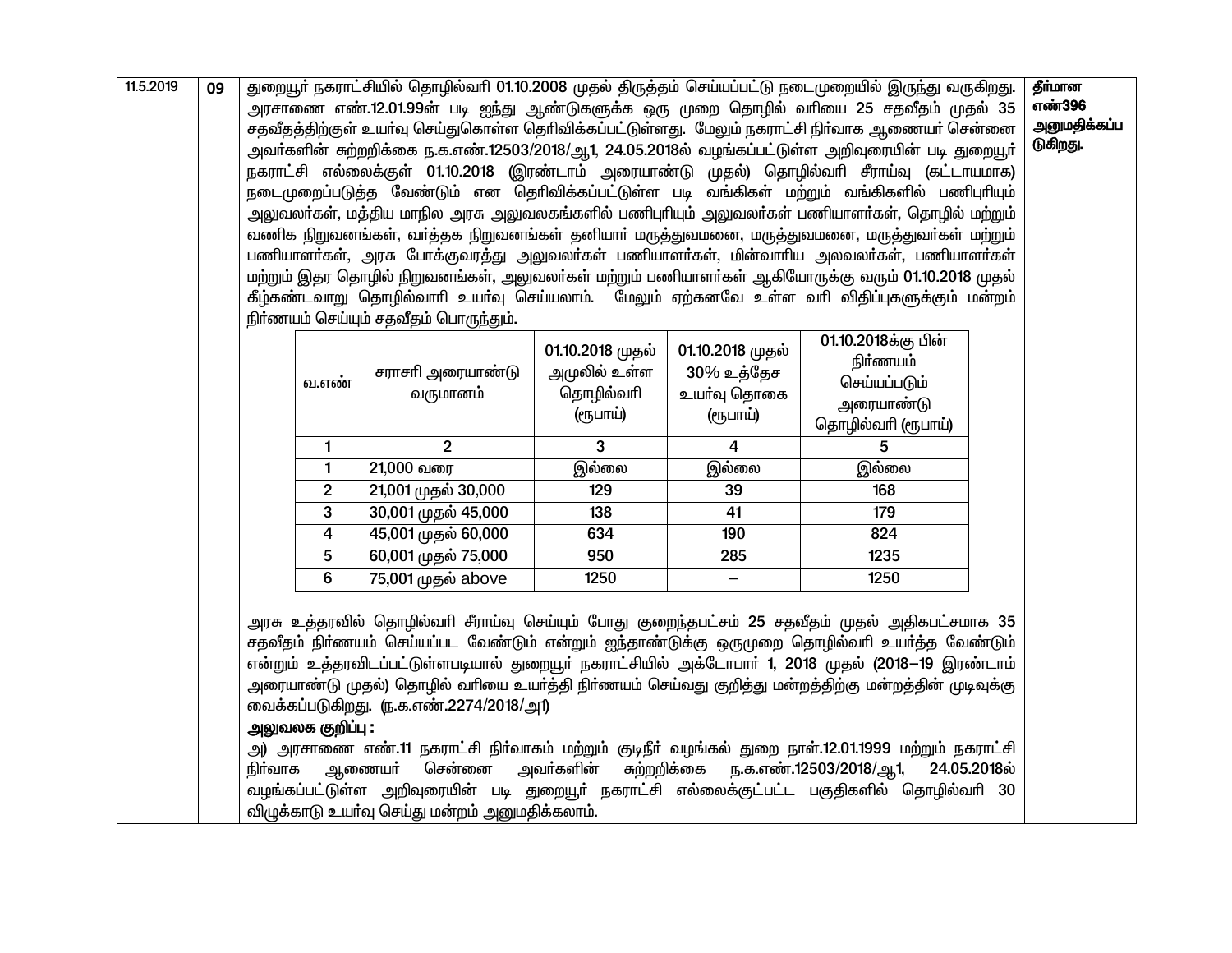|  | ஆ) மன்றத் தீா்மானத்தை பொதுமக்கள் அறிந்து கொள்ள தினசாி நாளிதழில் விளம்பரம் செய்ய ஏற்படும் உத்தேச<br>, செலவினம் ரூ.25,000/—க்கு மன்றம் அனுமதிக்கலாம். |  |
|--|-----------------------------------------------------------------------------------------------------------------------------------------------------|--|
|  |                                                                                                                                                     |  |

ஒம்/- .கா. பாலகிருணணன்,

தனி அலுவலா்

/உண்மை நகல் /

ஆணையா், (பொ)<br>துறையூா் நகராட்சி.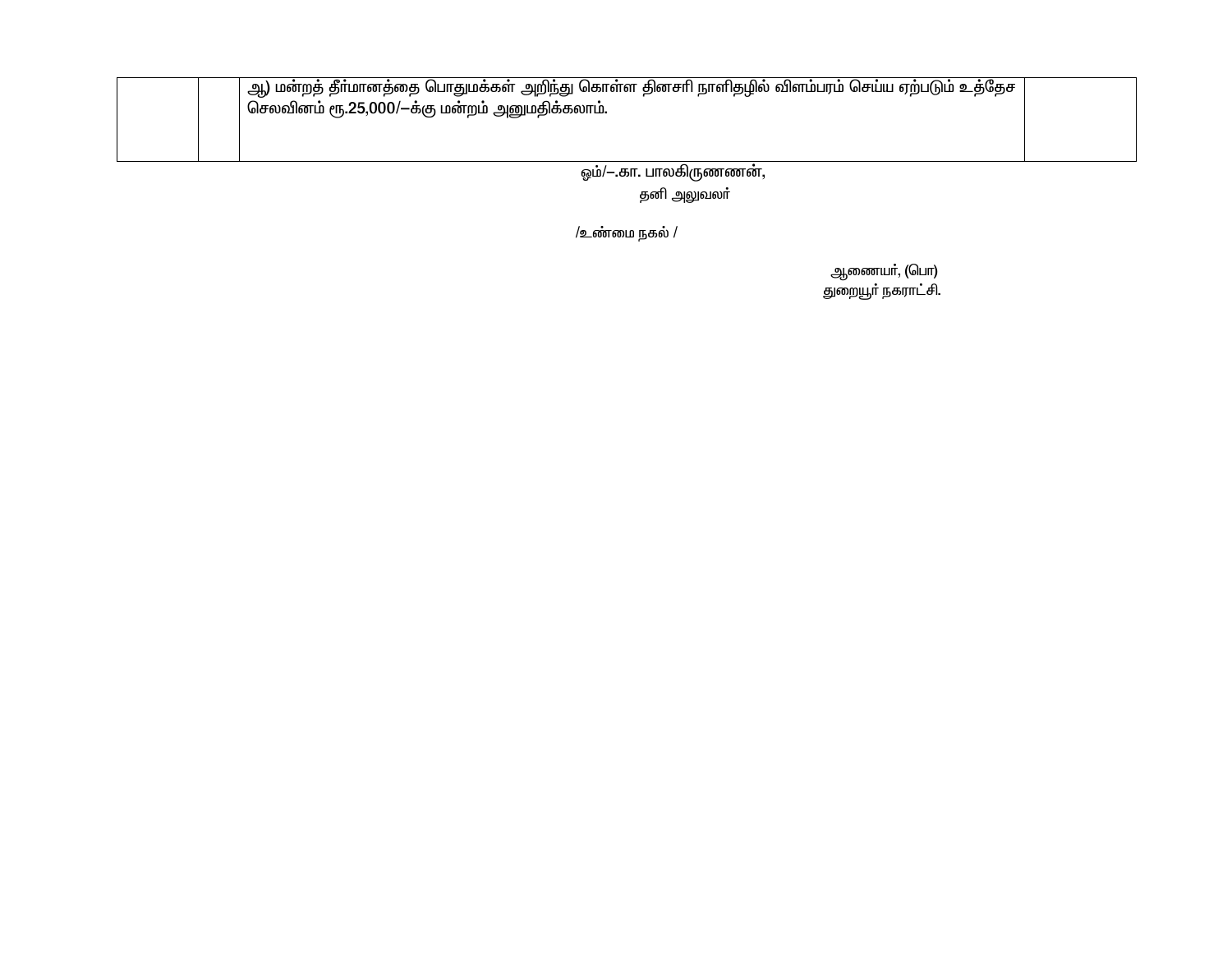## துறையூா் நகராட்சி

2018 ஆம் வருடம் மே மாதம் 31 ஆம் நாள் வியாழக்கிழமை பிற்பகல் 4.30 மணிக்கு நகராட்சி அலுவலகத்தில் தனி அலுவலா் மற்றும் ஆணையா்(பொ) அவா்களால் நகா்மன்ற பொருள் மீது மேற்கொள்ளப்பட வேண்டிய சாதாரணக்கூட்ட நடவடிக்கைகள்.

முன்னிலை : திரு.கா. பாலகிருஷ்ணன்,

தனி அலுவலா்

| மன்ற<br>கூட்டம்<br>நடை<br>பெற்ற<br>நாள் | வரிசை எண் மற்றும் மன்ற கூட்ட பொருள் |                                                                                                                                                                                                                                                                                                                                                                                                                                                                                                                                                                                                                                                                                                                                                                                                                                                                                                                                                                       |                                                |  |  |  |  |
|-----------------------------------------|-------------------------------------|-----------------------------------------------------------------------------------------------------------------------------------------------------------------------------------------------------------------------------------------------------------------------------------------------------------------------------------------------------------------------------------------------------------------------------------------------------------------------------------------------------------------------------------------------------------------------------------------------------------------------------------------------------------------------------------------------------------------------------------------------------------------------------------------------------------------------------------------------------------------------------------------------------------------------------------------------------------------------|------------------------------------------------|--|--|--|--|
| 31.5.2018                               | 01                                  | தமிழ்நாடு குடிநீா் வடிகால் வாாியத்தின் கூட்டு குடிநீா் திட்டத்தின் கீழ் துறையூா் நகராட்சிக்கு<br>வழங்கப்படும் குடிநீருக்கு 1000 லிட்டருக்கு ரூ.4.50 வீதம் குடிநீா் கட்டணம் தமிழ்நாடு குடிநீா் வடிகால்<br>வாரியத்திற்கு செலுத்தப்பட்டு வருகிறது. தற்போது குடிநீா் கட்டணம் உயா்த்தப்பட்டு அரசாணை (அரசாணை<br>எண்.G.O.Ms.No.39 நாள்.17.04.2018 நகராட்சி நிர்வாகம் மற்றும் குடிநீர் வழங்கல் துறை) படி நகர்<br>பகுதிகளுக்கும், ஊரக பகுதிகளுக்கும் கீழ்கண்ட விவரப்படி குடிநீா் கட்டணம் நிா்ணயம் செய்து, நிா்வாக<br>தமிழ்நாடு குடிநீா் வழங்கல் துறை, சென்னை அவா்களின் கடித எண்.F3/810/Tariff<br>இயக்குநா்,<br>Revision/AEII/O&M/2017 நாள்.24.04.2018-ல் தெரிவிக்கப்பட்டுள்ளது.<br>Water Tariff to be implemented for the period from 01.12.2017 to 31.03.2018<br>1<br>Urban Local Bodies : Rs.9.00 / 1000 Litres.<br>Rural Local Bodies : Rs.7.00 / 1000 Litres.<br>(5%<br>2. Water Tariff to be implemented for the period from 01.04.2018 to 31.03.2019<br>annual increase) | தீர்மான<br>எண்.397<br>அனுமதிக்கப்ப<br>டுகிறது. |  |  |  |  |
|                                         |                                     | Urban Local Bodies : Rs.9.45 / 1000 Litres.<br>Rural Local Bodies : Rs.7.35 / 1000 Litres.<br>(5%<br>3. Water Tariff to be implemented for the period from 01.04.2019 to 31.03.2020<br>annual increase)<br>Urban Local Bodies : Rs.9.92 / 1000 Litres.<br>Rural Local Bodies : Rs.7.72 / 1000 Litres.<br>4. Water Tariff to be implemented for the period from 01.04.2020 to 31.03.2021<br>(5%<br>annual increase)<br>Urban Local Bodies : Rs.10.42 / 1000 Litres.<br>Rural Local Bodies : Rs.8.11 / 1000 Litres.<br>5. Water Tariff to be implemented for the period from 01.04.2021 to 31.03.2022<br>(5%<br>annual increase)<br>Urban Local Bodies : Rs.10.94 / 1000 Litres.                                                                                                                                                                                                                                                                                        |                                                |  |  |  |  |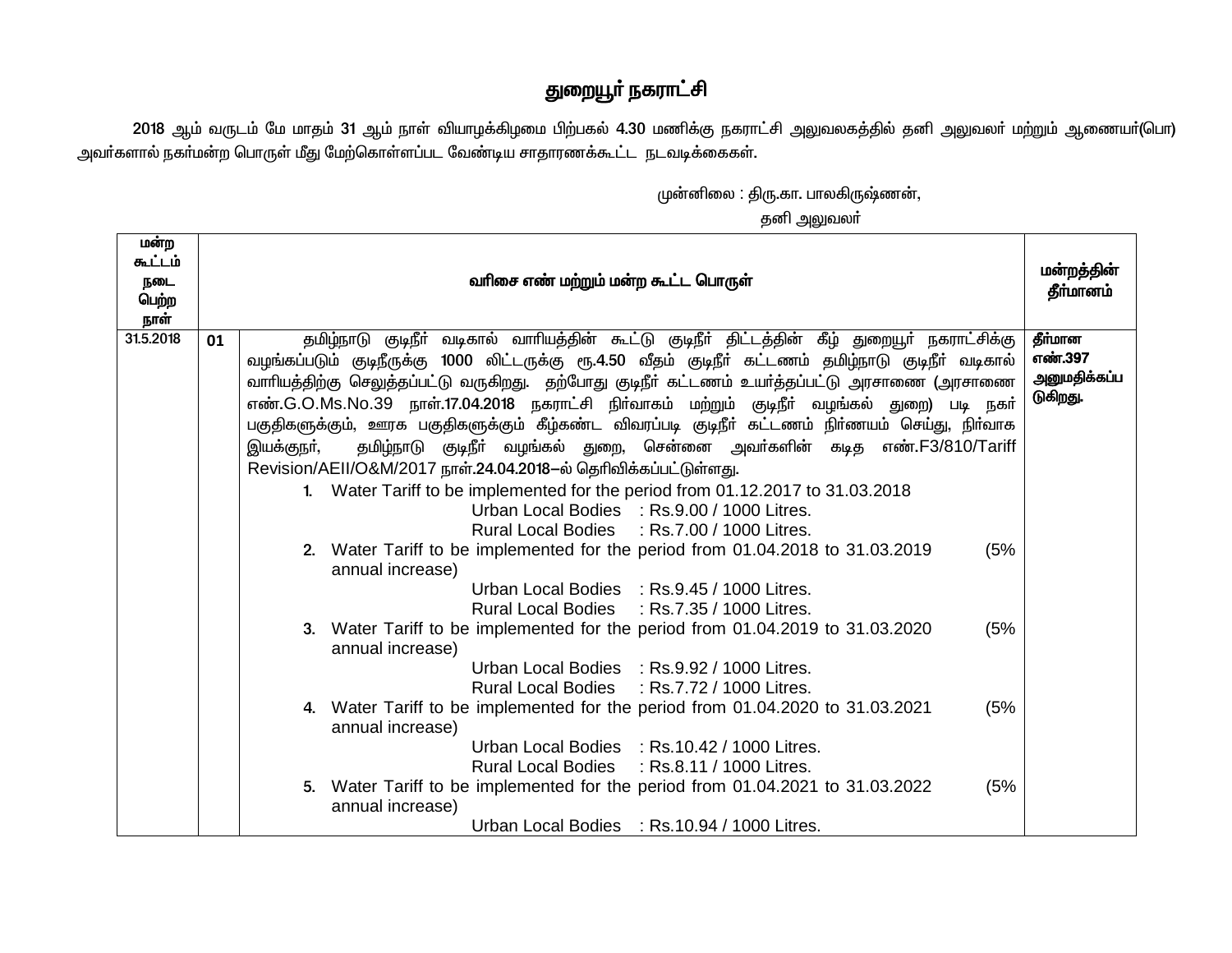|           | Rural Local Bodies : Rs.8.51 / 1000 Litres.<br>மேற்கண்ட அரசாணை மற்றும் கடிதம் மன்றத்தின் பார்வைக்கு வைக்கப்படுகிறது.<br>அலுவலக குறிப்பு :<br>மன்றம் பார்வையிட்டு பதியலாம். மேலும் மேற்கண்ட கட்டண விகிதங்களின் படி, தமிழ்நாடு குடிநீர்<br>1 <sup>1</sup><br>வடிகால் வாரியத்திற்கு குடிநீர் கட்டணம் செலுத்தவும் மன்றம் அனுமதிக்கலாம்.<br>2. குடிநீா் கட்டணம் உயா்வு 01.12.2017 முதல் நிா்ணயம் செய்யப்பட்டுள்ளதால், நிலுவை கேட்பு தொகை<br>வரப்பெற்றால் அதற்கான தொகையும் செலுத்த மன்றம் அனுமதிக்கலாம்.                                                  |                                                                                                                                                                                                                                                                                                                                                                                                                                                                                                                     |       |                                            |                                                                                 |                                                                                              |                          |  |  |
|-----------|-----------------------------------------------------------------------------------------------------------------------------------------------------------------------------------------------------------------------------------------------------------------------------------------------------------------------------------------------------------------------------------------------------------------------------------------------------------------------------------------------------------------------------------------------------|---------------------------------------------------------------------------------------------------------------------------------------------------------------------------------------------------------------------------------------------------------------------------------------------------------------------------------------------------------------------------------------------------------------------------------------------------------------------------------------------------------------------|-------|--------------------------------------------|---------------------------------------------------------------------------------|----------------------------------------------------------------------------------------------|--------------------------|--|--|
| 31.5.2018 | 02                                                                                                                                                                                                                                                                                                                                                                                                                                                                                                                                                  |                                                                                                                                                                                                                                                                                                                                                                                                                                                                                                                     |       |                                            | வரப்பெற்ற ஒப்பந்தப்புள்ளிகள் மன்ற ஒப்புதலுக்கு பொருள் வைக்கப்படுகிறது.          | துறையூர் நகராட்சி பொது சுகாதார பிரிவு TN48H 4626 வாகனம் தகுதி சான்று பெற பழுது நீக்கம் செய்ய | தீர்மான<br>எண்.398       |  |  |
|           |                                                                                                                                                                                                                                                                                                                                                                                                                                                                                                                                                     |                                                                                                                                                                                                                                                                                                                                                                                                                                                                                                                     | வ.எண் | வேலையின் பெயர்                             | ஸ்ரீ கும <del>ரன் ஆட்டோ டீச</del> ல்<br>ஒர்க்ஸ் 23, திருச்சி ரோடு,<br>துறையூா். | உப்பிலியாபுரம் வேளாண்மை<br>பொறியியல் பணி மையம்,<br>உப்பிலியாபுரம்.                           | அனுமதிக்கப்ப<br>டுகிறது. |  |  |
|           |                                                                                                                                                                                                                                                                                                                                                                                                                                                                                                                                                     |                                                                                                                                                                                                                                                                                                                                                                                                                                                                                                                     | 01    | TN48H 4626 வாகனம்<br>பழுது நீக்கம் செய்தல் | ரூ.57,700/- மதிப்பீட்டை விட<br>ரூ.5200/- அதிகம்<br>9.90% (above)                | ரூ.51,850/- மதிப்பீட்டை விட<br>ரூ.650/- அதிகம்<br>1.24% (Less)                               |                          |  |  |
|           | வரப்பெற்ற இரண்டு ஒப்பந்தப்புள்ளிகளில் குறைந்த ஒப்பந்தப்புள்ளி அளித்த உப்பிலியாபுரம் வேளாண்மை<br>பொறியியல் பணி மையம் உப்பிலியாபுரம் அவர்களின் ஒப்பந்தப்புள்ளியை அனுமதிக்கலாம்.<br>மேலும் பொது சுகாதாரப் பணியின் அத்தியாவசிய தேவையினை கருதி, சுகாதார பணிகள் தொய்வின்றி<br>நடத்திட மேற்கண்ட வாகனம் அவசியம் தேவைப்படுவதால் மன்ற அனுமதியை எதிா்நோக்கி தனி அலுவலா் /<br>ஆணையா் முன் அனுமதி பெற்று, ஒப்பந்தப்புள்ளி கோாியமைக்கும், குறைந்த ஒப்பந்தப்புள்ளி அளித்த<br>உப்பிலியாபுரம் வேளாண்மை பொறியியல் பணி மையம் அவா்களுக்கு வேலை உத்திரவு வழங்கியமைக்கும் |                                                                                                                                                                                                                                                                                                                                                                                                                                                                                                                     |       |                                            |                                                                                 |                                                                                              |                          |  |  |
| 31.5.2018 | 03                                                                                                                                                                                                                                                                                                                                                                                                                                                                                                                                                  | தீர்மான<br>துறையூர் நகராட்சி பொது சுகாதார பிரிவு வாகனம் TN45 x 7856 வாகனத்திற்கு தகுதி சான்று பெற வட்டார<br>எண்.399<br>போக்குவரத்து அலுவலகத்தில் கொண்டு சென்ற பொழுது வட்டார போக்குவரத்து அலுவலா் துறையூா்<br>அனுமதிக்கப்ப<br>அவா்களால் மேற்கண்ட வாகனத்திற்கு, வேக கட்டுப்பாட்டு கருவி பொருத்த அறிவுரை வழங்கப்பட்டதை<br>டுகிறது.<br>தொடர்ந்து TN45 x 7856 வாகனத்திற்கு வேக கட்டுப்பாட்டு கருவி பொருத்திய வகையில் செலவினம் ரூ.4500/-<br>மன்ற ஒப்புதலுக்கு பொருள் வைக்கப்படுகிறது.<br>அலுவலக குறிப்பு : அனுமதிக்கலாம். |       |                                            |                                                                                 |                                                                                              |                          |  |  |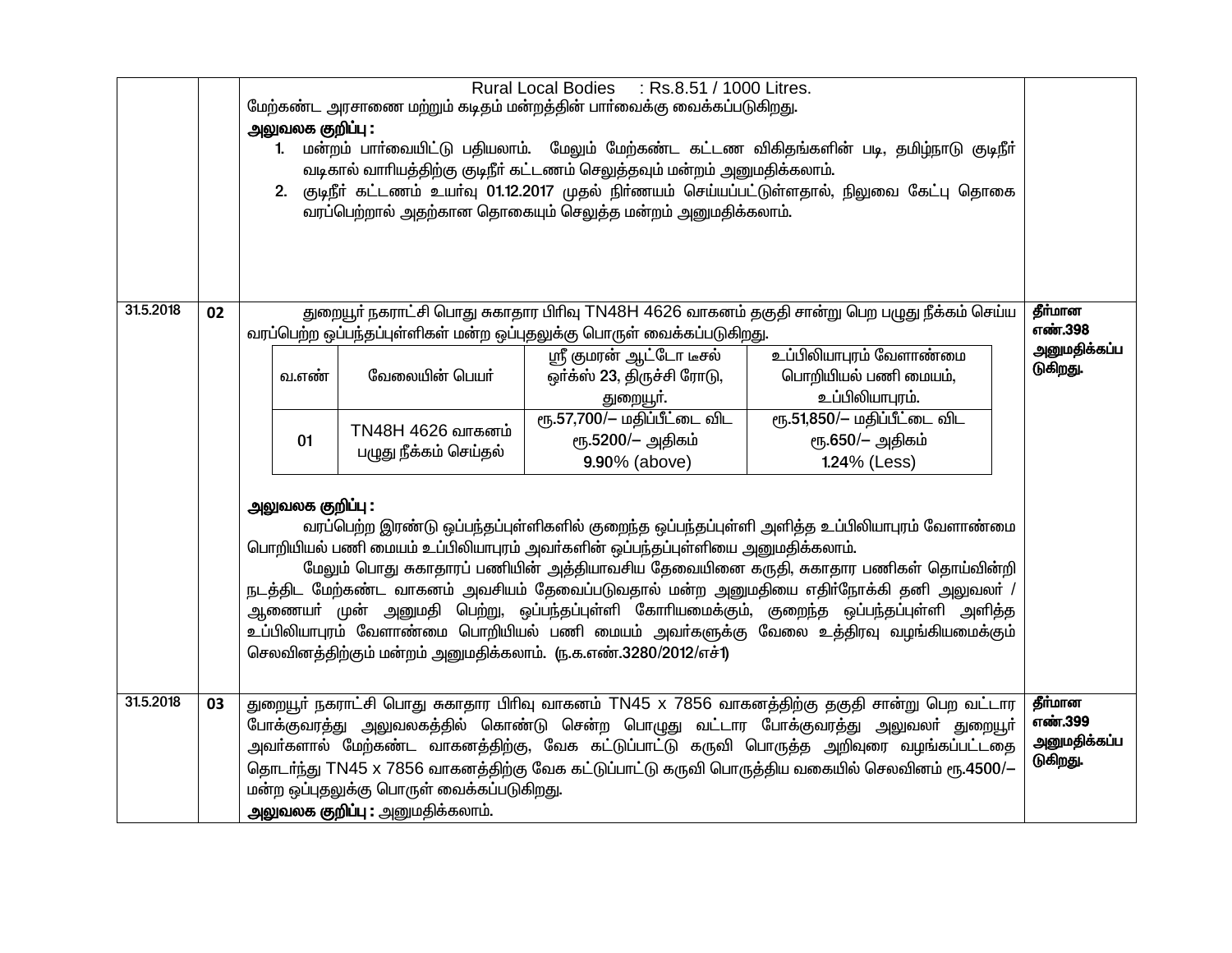| 31.5.2018 | 04 | துறையூா் நகராட்சி பொது சுகாதார பிரிவு TN45 x 7856 வாகனத்திற்கு தகுதி சான்று பெறுவதற்கு கீழ்கண்ட<br>இனங்களுக்கு செலவினம் மேற்கொள்ளப்பட்டமைக்கு மன்ற ஒப்புதலுக்கு பொருள் வைக்கப்படுகிறது.<br>01) தகுதி சான்று கட்டணம்<br>$ e\pi$ <sub>5</sub> .800<br>$02$ ) சா்வீஸ் சாா்ஸ்<br>$-$ erg. 50<br>03) புண் சான்று கட்டணம்<br>– $e$ ҧ.100<br>$04)$ பசுமை வரி<br>$-$ e <sup><math>515</math></sup><br>ரூ.1465                                                                                                                                                                                                                                                                                                                                                                                   | தீர்மான<br>எண்.400<br>அனுமதிக்கப்ப<br>டுகிறது. |
|-----------|----|-----------------------------------------------------------------------------------------------------------------------------------------------------------------------------------------------------------------------------------------------------------------------------------------------------------------------------------------------------------------------------------------------------------------------------------------------------------------------------------------------------------------------------------------------------------------------------------------------------------------------------------------------------------------------------------------------------------------------------------------------------------------------------------------|------------------------------------------------|
|           |    | அலுவலக குறிப்பு : அனுமதிக்கலாம்.                                                                                                                                                                                                                                                                                                                                                                                                                                                                                                                                                                                                                                                                                                                                                        |                                                |
| 31.5.2018 | 05 | துறையூர் நகராட்சி பொது சுகாதார குப்பை லாரி TN45H4626 வாகனம் தகுதி சான்று பெற மதிப்பீடு தயார்<br>செய்யப்பட்டதில் ரூ.52500/- மன்ற ஒப்புதலுக்கு பொருள் வைக்கப்படுகிறது.<br>அலுவலக குறிப்பு :<br>பொது சுகாதார பணிக்கு இவ்வாகனம் அவசியம் தேவைப்படுவதால் மன்ற அனுமதியை எதிர்நோக்கி<br>தனி அலுவலா் / ஆணையா் அவா்களின் முன் அனுமதி பெற்று ஒப்பந்தப்புள்ளி கோாியமைக்கு மன்றம்<br>அனுமதிக்கலாம்.                                                                                                                                                                                                                                                                                                                                                                                                  | தீர்மான<br>எண்.401<br>அனுமதிக்கப்ப<br>டுகிறது. |
| 31.5.2018 | 06 | துறையூர் நகராட்சியில் டெங்கு கொசு ஒழிப்பு பணிக்கு களப்பணியாளர்கள் (Domestic Breeding Checker) 15<br>நபா்கள் பணியமா்த்தி கொள்ள நகா்மன்ற தீா்மானம் எண்.207 நாள்.31.07.2017ல் ரூ.3,38,000/—க்கு ஒப்புதல் பெற்று<br>பணி மேற்கொள்ளப்பட்டு வந்தது.<br>பின்னா் 1.9.2017 முதல் டெங்கு காய்ச்சல் அதிகாித்து 30.10.2017-ல் 32 எண்ணிக்கையாக உயா்ந்ததன்<br>காரணமாக மேற்கண்ட டெங்கு ஒழிப்பு பணிக்கு களப்பணியாளர்கள் (Domestic Breeding Checker) 30 ஆக<br>உயர்த்தி நகர்மன்ற தீர்மானம் 289 நாள்.30.11.2017ன் படி கூடுதலாக ரூ.5,20,950/— ஒப்புதல் பெற்று பணி<br>மேற்கொள்ளப்பட்டு வந்தது.<br>தீர்மானம் எண்.207 நாள்.31.07.2017ன் படி ஒப்புதல்<br>$-3,38,000$<br>1)<br>தீா்மானம் எண்.289 நாள்.30.11.2017ன் படி ஒப்புதல்<br>$-5,20,000$<br>2)<br>மொத்தம்<br>8,58,000<br>31.01.2018 முடிய செலவு<br>7,74,180 | தீர்மான<br>எண்.402<br>அனுமதிக்கப்ப<br>டுகிறது. |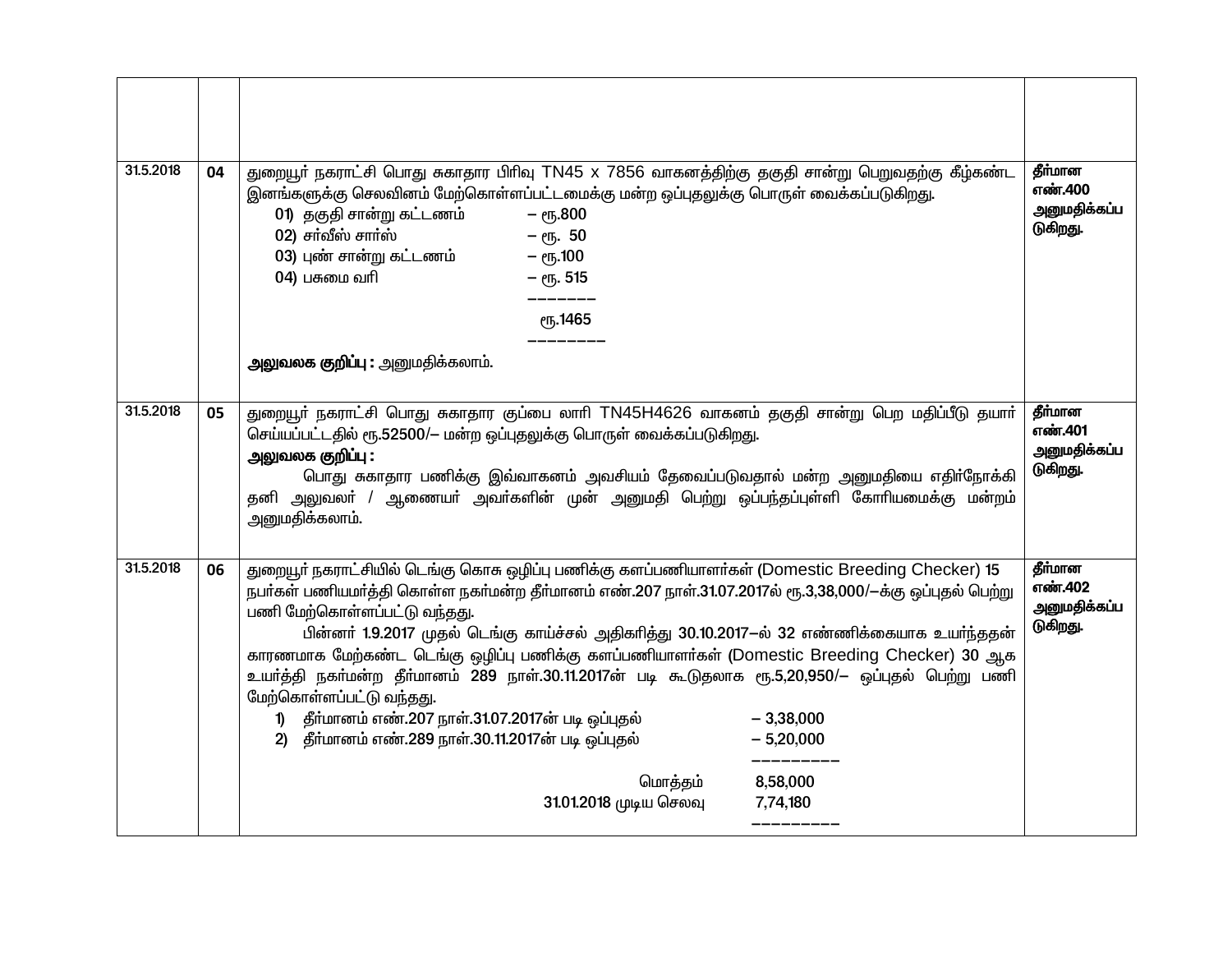|           |    |                                               | மீதி இருப்பு                                                                                                                                                                                                                                                                                                                                                                                                                                                                                                                                                                                                                                                                                                                                  | 84,770                          |                                                |
|-----------|----|-----------------------------------------------|-----------------------------------------------------------------------------------------------------------------------------------------------------------------------------------------------------------------------------------------------------------------------------------------------------------------------------------------------------------------------------------------------------------------------------------------------------------------------------------------------------------------------------------------------------------------------------------------------------------------------------------------------------------------------------------------------------------------------------------------------|---------------------------------|------------------------------------------------|
|           |    | மேற்கொள்ளப்பட்டு வந்தது.<br>2/18<br>3/18      | மேலும் இப்பணி 2/18 (ம) 3/18 ஆகிய இருமாதங்கள் தனி 10 களப்பணியாளா்கள் கொண்டு பணி<br>மேற்கண்ட இரண்டு மாதங்களுக்கு கீழ்கண்டவாறு பட்டியல் வரப்பெற்றுள்ளது.<br>$-54740$<br>$-53820$                                                                                                                                                                                                                                                                                                                                                                                                                                                                                                                                                                 |                                 |                                                |
|           |    |                                               | 108560                                                                                                                                                                                                                                                                                                                                                                                                                                                                                                                                                                                                                                                                                                                                        |                                 |                                                |
|           |    | 31.1.2018ம் தேதிய இருப்பு<br>$2/18$ மாத செலவு | இதில் 2/18 மாத ஊதிய களப்பணியாளர்களுக்கு வழங்கப்பட்டுவிட்டது.<br>$-84770$<br>$-54740$                                                                                                                                                                                                                                                                                                                                                                                                                                                                                                                                                                                                                                                          |                                 |                                                |
|           |    |                                               | 30030                                                                                                                                                                                                                                                                                                                                                                                                                                                                                                                                                                                                                                                                                                                                         |                                 |                                                |
|           |    |                                               |                                                                                                                                                                                                                                                                                                                                                                                                                                                                                                                                                                                                                                                                                                                                               |                                 |                                                |
|           |    | 3/18 மாதம் வழங்கப்பட வேண்டும்                 | 53820<br>கூடுதலாக தேவைப்படும் தொகை ரூ.23790/— மன்ற ஒப்புதலுக்கு பொருள் வைக்கப்படுகிறது.                                                                                                                                                                                                                                                                                                                                                                                                                                                                                                                                                                                                                                                       |                                 |                                                |
|           |    | அலுவலக குறி <b>ப்</b> பு :                    | டெங்கு ஒழிப்பு பணிக்கு களப்பணியாளா்கள் பணி மிகவும் அத்தியாவசியம் ஆவதால் கூடுதல்<br>செலவினம் ரூ.23,790/- மன்றம் அனுமதிக்கலாம். (ந.க.எண்.2177/13/எச்1)                                                                                                                                                                                                                                                                                                                                                                                                                                                                                                                                                                                          |                                 |                                                |
| 31.5.2018 | 07 | ரூ.6.00 இலட்சத்திற்கு<br>வ.எண்                | துறையூா் நகராட்சியில் ஆத்தூா் சாலையில் உள்ள மயானத்தில் இயக்குதல் மற்றும் பராமாித்தல்<br>இடைவெளி நிரப்பு நிதி 2015–16 & 2016–17 திட்டத்தின் கீழ் நவீன எரிவாயு தகனமேடை அமைக்கும் பணி<br>.<br>முடிவடையும் நிலையில் உள்ளது.  பணியினை முழுமையாக முடித்து பயன்பாட்டிற்கு கொண்டு வர கூடுதல்<br>பணிகளான தளம் அமைத்தல், மின்சார வசதி ஏற்படுத்துதல், வென்டிலேட்டர் , Grill மற்றும் Window அமைத்தல்<br>, பைப்லைன் அமைத்தல் மற்றும் இதர பணிகள் மேற்கொள்ள வேண்டியுள்ளது. எனவே மேற்காணும் பணிக்கு<br>ஏற்கனவே நகா்மன்ற தீா்மான எண்.329 நாள்.02.02.2018ல் நிா்வாக அனுமதி<br>வழங்கப்பட்டது. அதனை தொடர்ந்து பணி மேற்கொள்ள ஒப்பந்தப்புள்ளி அறிவிப்பு வெளியிட்டு 08.05.2018<br>அன்று ஒப்பந்தப்புள்ளி பெறப்பட்டது. அதன் விபரம் கீழ்கண்டவாறு.<br>ஒப்பந்ததாரா் பெயா் | ஒப்பந்தப்புள்ளியில் சதவீதம்     | தீர்மான<br>எண்.403<br>அனுமதிக்கப்ப<br>டுகிறது. |
|           |    | 1                                             | திரு. R. கார்த்திகேயன், ஒப்பந்ததாரர்                                                                                                                                                                                                                                                                                                                                                                                                                                                                                                                                                                                                                                                                                                          | மதிப்பீட்டை விட 0.05%<br>குறைவு |                                                |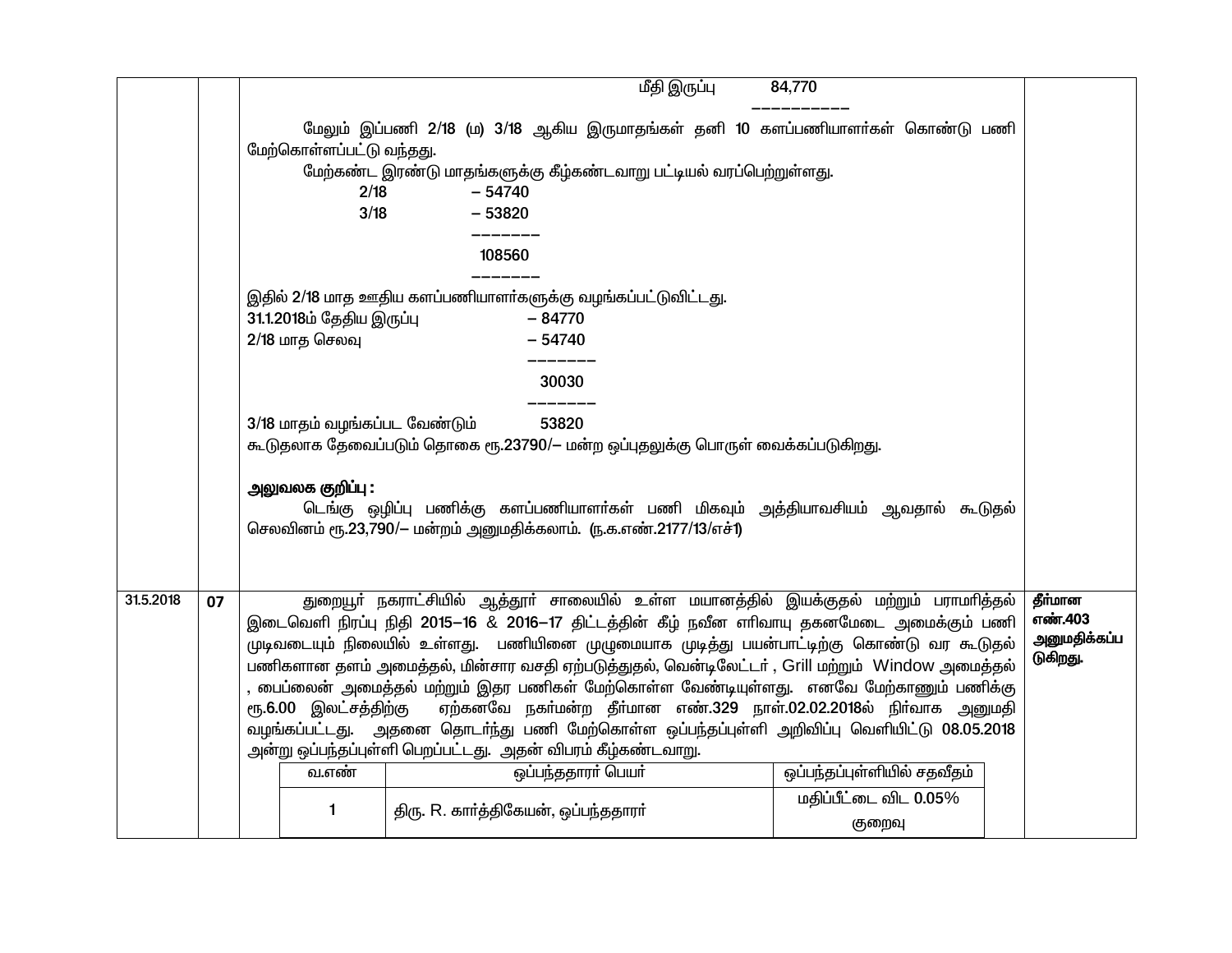|           |    | $\mathbf{1}$<br>ரு.க.எண்.051/2018/இ1)<br>உள்ளதால் மன்றம் அனுமதிக்கலாம்.                                                                                                                                                                                                                                                                                                                                                                                                                                                                        | திரு. K. சரவணன், ஒப்பந்ததாரர்<br>மேற்கண்ட ஒப்பந்தப்புள்ளியில் வ.எண்.1—ல் உள்ள திரு.R.கார்த்திகேயன், ஒப்பந்ததாரர்<br>மதிப்பீட்டை விட 0.05% குறைவாக உள்ளது ஏற்பது குறித்து மன்றத்தின் முடிவிற்கு வைக்கப்படுகிறது.<br>அலுவலக குறிப்பு திரு.R.காா்த்திகேயன், ஒப்பந்ததாரா் ஒப்பந்தப்புள்ளி மதிப்பீட்டை விட 0.05% குறைவாக                                                                                                                                                                                                                                                                                                                                                                                                                                                                        | மதிப்பீட்டை விட 0.07%<br>அதிகம்<br>ஒப்பந்தப்புள்ளி                                                                               |                                                |  |
|-----------|----|------------------------------------------------------------------------------------------------------------------------------------------------------------------------------------------------------------------------------------------------------------------------------------------------------------------------------------------------------------------------------------------------------------------------------------------------------------------------------------------------------------------------------------------------|--------------------------------------------------------------------------------------------------------------------------------------------------------------------------------------------------------------------------------------------------------------------------------------------------------------------------------------------------------------------------------------------------------------------------------------------------------------------------------------------------------------------------------------------------------------------------------------------------------------------------------------------------------------------------------------------------------------------------------------------------------------------------------------------|----------------------------------------------------------------------------------------------------------------------------------|------------------------------------------------|--|
| 31.5.2018 | 08 | எடுக்கப்பட்டு வருகிறது.<br>வ.எண்<br>1<br>1<br>விட 0.06%<br>(ந.க.எண்.3641/2018/இ1)<br>மன்றம் அனுமதிக்கலாம்.                                                                                                                                                                                                                                                                                                                                                                                                                                     | வார்டு எண்.23 கூட்டுறவு நகரில் பூங்காவில் இயற்கை உரம் தயாரிக்கும் பணி மேற்கொள்ள நடவடிக்கை<br>எனவே, மேற்படி இடத்தில் உரம் தயாரிக்கும் கூடாரம் அமைப்பதற்கு ரூ.1.50<br>இலட்சத்திற்கு ஏற்கனவே நகா்மன்ற தீா்மான எண்.373 நாள்.28.03.2018ல் நிா்வாக அனுமதி வழங்கப்பட்டது.<br>அதனை தொடர்ந்து பணி மேற்கொள்ள ஒப்பந்தப்புள்ளி அறிவிப்பு வெளியிட்டு 08.05.2018 அன்று ஒப்பந்தப்புள்ளி<br>பெறப்பட்டது. அதன் விபரம் கீழ்கண்டவாறு.<br>ஒப்பந்ததாரா் பெயா்<br>திரு. T. இந்திரஜித், ஒப்பந்ததாரா்<br>திரு. K. சரவணன், ஒப்பந்ததாரா்<br>மேற்கண்ட ஒப்பந்தப்புள்ளியில் வ.எண்.1—ல் உள்ள திரு.T.இந்திரஜித், ஒப்பந்ததாரா் ஒப்பந்தப்புள்ளி மதிப்பீட்டை<br>மன்றத்தின்<br>உள்ளது<br>ஏற்பது குறித்து<br>குறைவாக<br>அலுவலக குறிப்பு திரு.T.இந்திரஜித், ஒப்பந்ததாரா் ஒப்பந்தப்புள்ளி மதிப்பீட்டை விட 0.06% குறைவாக உள்ளதால் | ஒப்பந்தப்புள்ளியில் சதவீதம்<br>மதிப்பீட்டை விட 0.06%<br>குறைவு<br>மதிப்பீட்டை விட 0.04%<br>அதிகம்<br>முடிவிற்கு வைக்கப்படுகிறது. | தீர்மான<br>எண்.404<br>அனுமதிக்கப்ப<br>டுகிறது. |  |
| 31.5.2018 | 09 | துறையூா் நகராட்சி, 24 வாா்டுகளை கொண்டு செயல்பட்டு வருகிறது. இந்நகராட்சியில் திறந்தவெளி<br>தீர்மான<br>எண்.405<br>கழிப்பிடமற்ற நகராட்சியாக செயல்படுத்துவதன் பொருட்டு, பெரிய கடைவீதி பகுதியில் பொது கழிப்பிடம்<br>அனுமதிக்கப்ப<br>இல்லாததால், அப்பகுதியிலுள்ள மக்கள் பயன்பெறுவதற்கு பொது கழிவறை கட்டும் பணி மேற்கொள்ள ரூ.1.50<br>டுகிறது.<br>இலட்சத்திற்கு ஏற்கனவே நகா்மன்ற தீா்மான எண்.372 நாள்.28.03.2018ல் நிா்வாக அனுமதி வழங்கப்பட்டது.<br>அதனை தொடர்ந்து பணி மேற்கொள்ள ஒப்பந்தப்புள்ளி அறிவிப்பு வெளியிட்டு 08.05.2018 அன்று ஒப்பந்தப்புள்ளி |                                                                                                                                                                                                                                                                                                                                                                                                                                                                                                                                                                                                                                                                                                                                                                                            |                                                                                                                                  |                                                |  |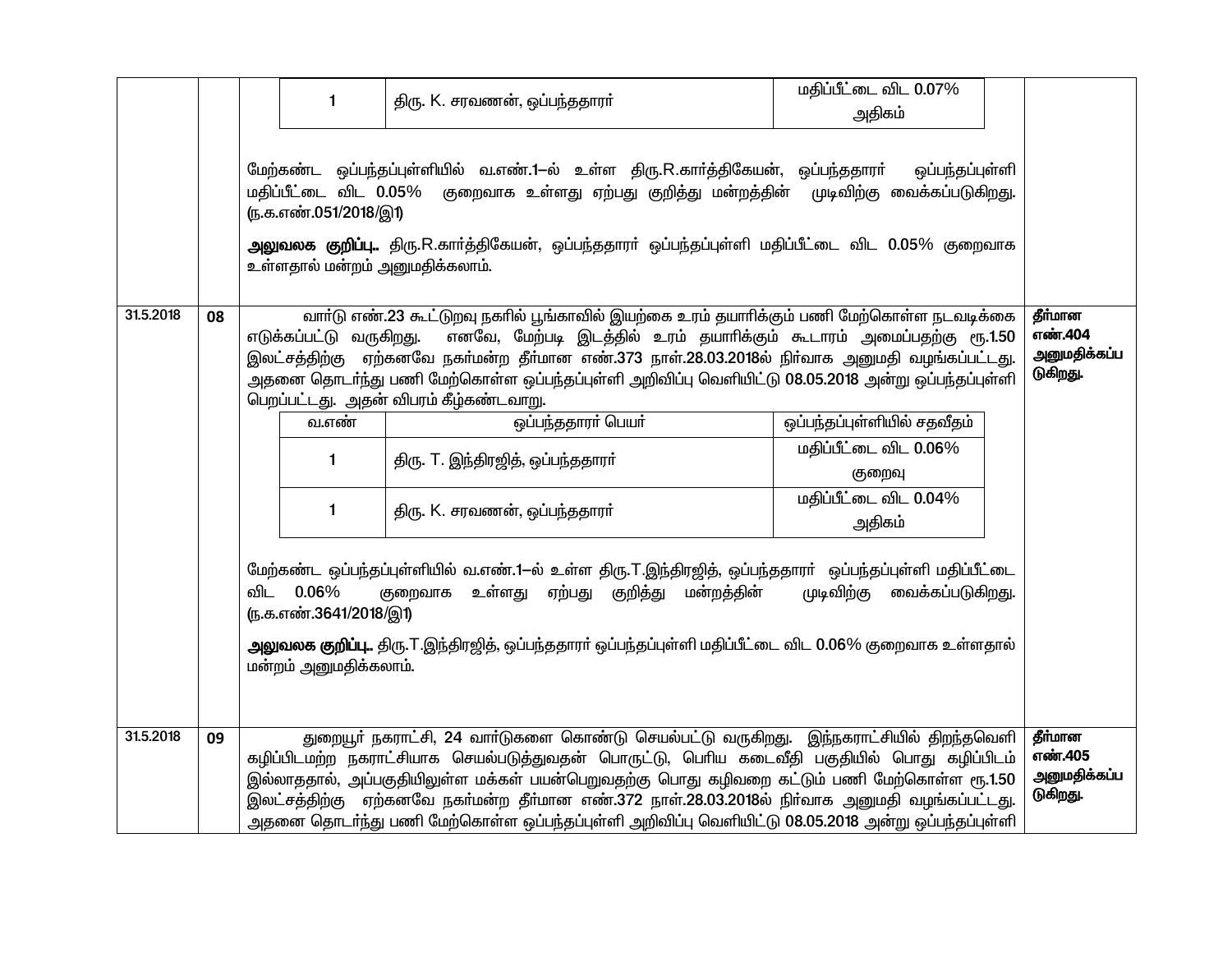|           |                                                                                                                                                                                                                                                                                                                                                                                                                                                                                                     | பெறப்பட்டது. அதன் விபரம் கீழ்கண்டவாறு.                                                                                                                                                                                                                                                                                                                                   |                                                             |                                                                                                                                                                                                                                                                               |                                 |  |  |  |  |
|-----------|-----------------------------------------------------------------------------------------------------------------------------------------------------------------------------------------------------------------------------------------------------------------------------------------------------------------------------------------------------------------------------------------------------------------------------------------------------------------------------------------------------|--------------------------------------------------------------------------------------------------------------------------------------------------------------------------------------------------------------------------------------------------------------------------------------------------------------------------------------------------------------------------|-------------------------------------------------------------|-------------------------------------------------------------------------------------------------------------------------------------------------------------------------------------------------------------------------------------------------------------------------------|---------------------------------|--|--|--|--|
|           |                                                                                                                                                                                                                                                                                                                                                                                                                                                                                                     |                                                                                                                                                                                                                                                                                                                                                                          | வ.எண்                                                       | ஒப்பந்ததாரா் பெயா்                                                                                                                                                                                                                                                            | ஒப்பந்தப்புள்ளியில் சதவீதம்     |  |  |  |  |
|           |                                                                                                                                                                                                                                                                                                                                                                                                                                                                                                     |                                                                                                                                                                                                                                                                                                                                                                          | 1                                                           |                                                                                                                                                                                                                                                                               | மதிப்பீட்டை விட 0.05%           |  |  |  |  |
|           |                                                                                                                                                                                                                                                                                                                                                                                                                                                                                                     |                                                                                                                                                                                                                                                                                                                                                                          |                                                             | திரு. T. இந்திரஜித், ஒப்பந்ததாரா்                                                                                                                                                                                                                                             | குறைவு                          |  |  |  |  |
|           |                                                                                                                                                                                                                                                                                                                                                                                                                                                                                                     |                                                                                                                                                                                                                                                                                                                                                                          |                                                             |                                                                                                                                                                                                                                                                               | மதிப்பீட்டை விட 0.08%           |  |  |  |  |
|           |                                                                                                                                                                                                                                                                                                                                                                                                                                                                                                     |                                                                                                                                                                                                                                                                                                                                                                          | 1                                                           | திரு. K. சரவணன், ஒப்பந்ததாரா்                                                                                                                                                                                                                                                 | அதிகம்                          |  |  |  |  |
|           |                                                                                                                                                                                                                                                                                                                                                                                                                                                                                                     |                                                                                                                                                                                                                                                                                                                                                                          | விட 0.05%<br>ரு.க.எண்.257/2017/இ1)<br>மன்றம் அனுமதிக்கலாம். | மேற்கண்ட ஒப்பந்தப்புள்ளியில் வ.எண்.1—ல் உள்ள திரு.T.இந்திரஜித், ஒப்பந்ததாரா்  ஒப்பந்தப்புள்ளி மதிப்பீட்டை<br>ஏற்பது குறித்து மன்றத்தின்<br>உள்ளது<br>குறைவாக<br><b>அலுவலக குறிப்பு</b> திரு.T.இந்திரஜித், ஒப்பந்ததாரா் ஒப்பந்தப்புள்ளி மதிப்பீட்டை விட 0.05% குறைவாக உள்ளதால் | முடிவிற்கு வைக்கப்படுகிறது.     |  |  |  |  |
| 31.5.2018 | வாா்டு எண்.14 மாதவன் சந்து மற்றும் வாா்டு எண்.19 அம்மாபட்டி சாலை ஆகிய பகுதிகளில் உள்ள<br>10<br>பகிா்மான குழாய்கள் பழுதடைந்துள்ளதால் காவிாி குடிநீா் சாியான நிலையில் விநியோகம் செய்ய இயலாத நிலை<br>ஏற்படுகிறது. இதனை தவிா்க்க குடிநீா் சீராக விநியோகம் செய்ய பழுதடைந்த பகிா்மான குழாய்கள் மாற்றி<br>அமைக்கும் பணிக்கு ரூ.1.60 இலட்சத்திற்கு  ஏற்கனவே நகா்மன்ற தீா்மான எண்.371  நாள்.28.03.2018ல் நிா்வாக<br>அனுமதி வழங்கப்பட்டது.  அதனை தொடா்ந்து பணி மேற்கொள்ள ஒப்பந்தப்புள்ளி அறிவிப்பு வெளியிட்டு |                                                                                                                                                                                                                                                                                                                                                                          |                                                             |                                                                                                                                                                                                                                                                               |                                 |  |  |  |  |
|           |                                                                                                                                                                                                                                                                                                                                                                                                                                                                                                     |                                                                                                                                                                                                                                                                                                                                                                          | வ.எண்                                                       | 08.05.2018 அன்று ஒப்பந்தப்புள்ளி பெறப்பட்டது. அதன் விபரம் கீழ்கண்டவாறு.<br>ஒப்பந்ததாரர் பெயர்                                                                                                                                                                                 | ஒப்பந்தப்புள்ளியில் சதவீதம்     |  |  |  |  |
|           |                                                                                                                                                                                                                                                                                                                                                                                                                                                                                                     |                                                                                                                                                                                                                                                                                                                                                                          | 1                                                           | திரு. T. இந்திரஜித், ஒப்பந்ததாரர்                                                                                                                                                                                                                                             | மதிப்பீட்டை விட 0.04%<br>குறைவு |  |  |  |  |
|           |                                                                                                                                                                                                                                                                                                                                                                                                                                                                                                     |                                                                                                                                                                                                                                                                                                                                                                          | 1                                                           | திரு. K. சரவணன், ஒப்பந்ததாரா்                                                                                                                                                                                                                                                 | மதிப்பீட்டை விட 0.08%<br>அதிகம் |  |  |  |  |
|           |                                                                                                                                                                                                                                                                                                                                                                                                                                                                                                     | மேற்கண்ட ஒப்பந்தப்புள்ளியில் வ.எண்.1—ல் உள்ள திரு.T.இந்திரஜித், ஒப்பந்ததாரா் ஒப்பந்தப்புள்ளி மதிப்பீட்டை<br>முடிவிற்கு வைக்கப்படுகிறது.<br>விட 0.04%<br>உள்ளது ஏற்பது குறித்து மன்றத்தின்<br>குறைவாக<br>ரு.க.எண்.9611/2017/இ1)<br><b>அலுவலக குறிப்பு</b> திரு.T.இந்திரஜித், ஒப்பந்ததாரா் ஒப்பந்தப்புள்ளி மதிப்பீட்டை விட 0.04% குறைவாக உள்ளதால்<br>மன்றம் அனுமதிக்கலாம். |                                                             |                                                                                                                                                                                                                                                                               |                                 |  |  |  |  |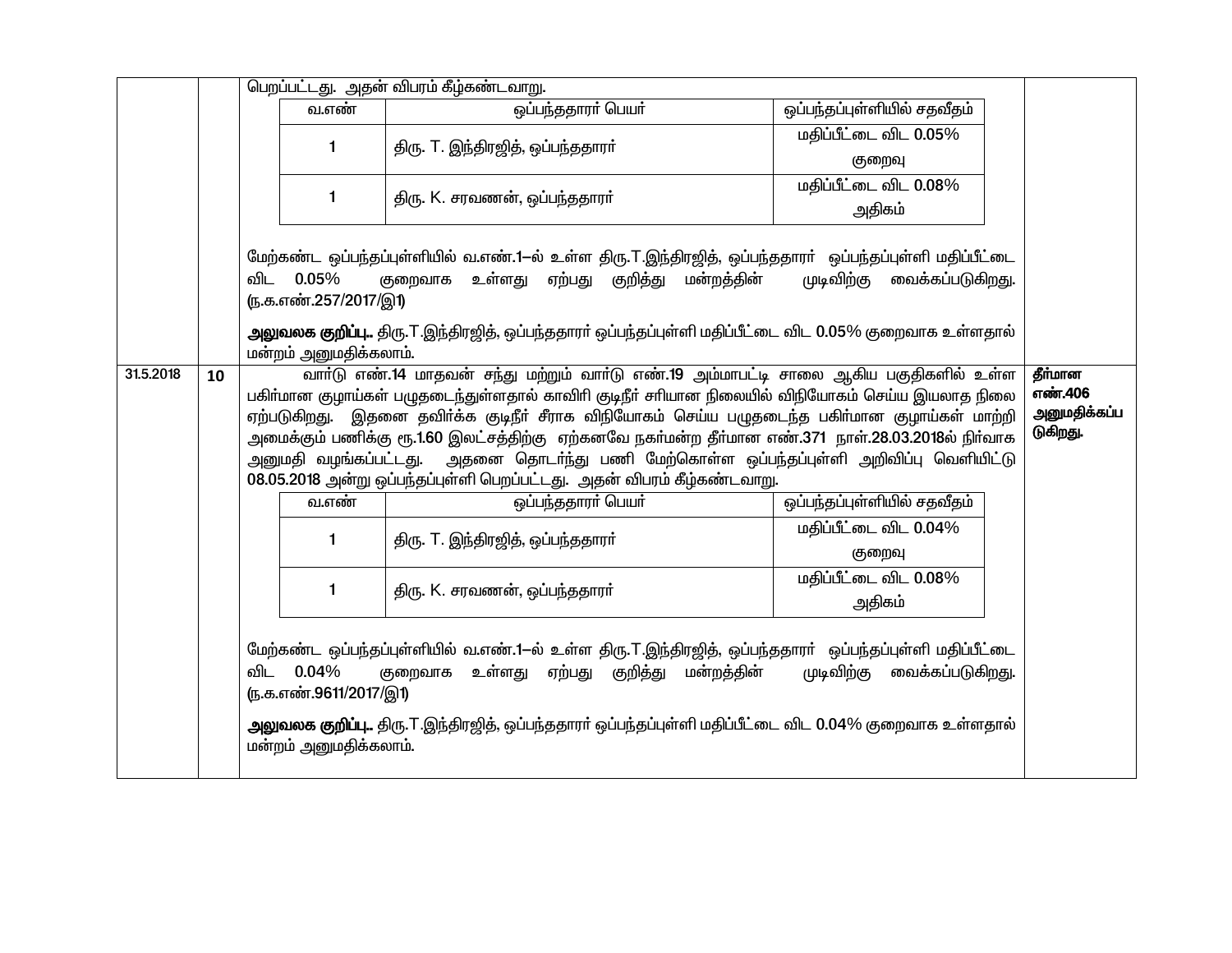| 31.5.2018 | நகராட்சி நிா்வாக இயக்குநா் சென்னை அவா்களின் செயல்முறை ந.க.எண்.38162/2014-6/நாள்.22.01.2015ல்<br>11<br>திடக்கழிவு மேலாண்மை பணிக்கு திடக்கழிவு மேலாண்மை திட்டத்தின் கீழ் குப்பைகள் அகற்றுதல், தெருக்களை<br>சுத்தம் செய்தல், சாக்கடை சுத்தம் செய்தல், பேருந்து நிலையம், காய்கறி மார்கெட் கழிவுகளை அகற்றுதல்,<br>டெங்கு, வைரஸ்காய்ச்சல் போன்ற தொற்று நோய்களில் இருந்து பொது மக்களை காக்கும் பணியாக துப்புரவு<br>இருக்கின்ற காரணத்தினாலும் 28 துப்புரவு பணியாளா்களின் பணிகளை மட்டும் மனித ஆற்றல் நிரம்பிய<br>நபா்களை கொண்டு உாிய ஏஜென்ஸி மூலம் பணி மேற்கொள்வதற்கும், மேற்கண்ட பணியினை உாிய<br>நிபந்தனைகளுக்குட்பட்டு 3 ஆண்டுகளுக்கு இப்பணியை ஒப்பந்தப்புள்ளி அடிப்படையில் தமிழ்நாடு ஒளிவு<br>மறைவற்ற ஒப்பந்தப்புள்ளிகள் சட்டம் 1998ன் படி Tender Transparency Act & Rules அடிப்படையில் பணி<br>மேற்கொள்ள உத்தரவு வழங்கப்பட்டுள்ளது.<br>அதன்படி இந்நகராட்சியில் துப்புரவு பணிக்கு மனித ஆற்றல் சப்ளை செய்ய ஒப்பந்தப்புள்ளி கோரி<br>கீழ்கண்ட 3 ஆண்டுகள் பணி உத்தரவு வழங்கப்பட்டு பணி மேற்கொள்ளப்பட்டுள்ளது. |    |                                                                               |                                                                                                                                                                                                                                                                                                                                                                   |                                                                         | தீர்மான<br>எண்.407<br>அனுமதிக்கப்ப<br>டுகிறது. |                                    |  |  |
|-----------|----------------------------------------------------------------------------------------------------------------------------------------------------------------------------------------------------------------------------------------------------------------------------------------------------------------------------------------------------------------------------------------------------------------------------------------------------------------------------------------------------------------------------------------------------------------------------------------------------------------------------------------------------------------------------------------------------------------------------------------------------------------------------------------------------------------------------------------------------------------------------------------------------------------------------------------------------------------------------------------------------|----|-------------------------------------------------------------------------------|-------------------------------------------------------------------------------------------------------------------------------------------------------------------------------------------------------------------------------------------------------------------------------------------------------------------------------------------------------------------|-------------------------------------------------------------------------|------------------------------------------------|------------------------------------|--|--|
|           |                                                                                                                                                                                                                                                                                                                                                                                                                                                                                                                                                                                                                                                                                                                                                                                                                                                                                                                                                                                                    |    | வ.எண்                                                                         |                                                                                                                                                                                                                                                                                                                                                                   | பணி உத்தரவு காலம்                                                       |                                                | மொத்த காலம்                        |  |  |
|           |                                                                                                                                                                                                                                                                                                                                                                                                                                                                                                                                                                                                                                                                                                                                                                                                                                                                                                                                                                                                    | 01 |                                                                               |                                                                                                                                                                                                                                                                                                                                                                   | ந.க.எண்.5670-2011-எச்1-நாள்.18.06.2016<br>(01.07.2015 முதல் 30.06.2015) |                                                | 12 மாதங்கள்                        |  |  |
|           |                                                                                                                                                                                                                                                                                                                                                                                                                                                                                                                                                                                                                                                                                                                                                                                                                                                                                                                                                                                                    |    | 02                                                                            |                                                                                                                                                                                                                                                                                                                                                                   | ந.க.எண்.5670-2011-எச்1-நாள்.18.06.2016<br>(01.10.2016 முதல் 30.09.2017) |                                                | 12 மாதங்கள்                        |  |  |
|           |                                                                                                                                                                                                                                                                                                                                                                                                                                                                                                                                                                                                                                                                                                                                                                                                                                                                                                                                                                                                    |    | ந.க.எண்.5670-2011-எச்1-நாள்.18.06.2016<br>03<br>(01.10.2017 முதல் 30.09.2018) |                                                                                                                                                                                                                                                                                                                                                                   |                                                                         |                                                | 12 மாதங்கள்                        |  |  |
|           | மேற்கண்ட 3 ஆண்டுகளுக்கான பணி உத்தரவு காலம் 30.09.2018வுடன் முடிவடைவதால், மேற்கண்ட<br>திடக்கழிவு மேலாண்மை பணிக்கு இத்தனை மனித ஆற்றல் நிரம்பிய பணியாளர்கள்<br>அவசியம்<br>தேவைப்படுவதாலும் தற்போது இந்நகராட்சியில் நிரந்தர பணியிடத்தில் கீழ்கண்ட அளவிலேயே பணியாளா்கள்<br>பணியாற்றி வருகிறார்கள்.                                                                                                                                                                                                                                                                                                                                                                                                                                                                                                                                                                                                                                                                                                      |    |                                                                               |                                                                                                                                                                                                                                                                                                                                                                   |                                                                         |                                                |                                    |  |  |
|           |                                                                                                                                                                                                                                                                                                                                                                                                                                                                                                                                                                                                                                                                                                                                                                                                                                                                                                                                                                                                    |    | வ.எண்                                                                         | பதவியின் பெயர்                                                                                                                                                                                                                                                                                                                                                    | அனுமதிக்கப்பட்டுள்ள<br>பணியிட<br>எண்ணிக்கை                              | பணிபுரிந்து<br>வருபவர்களின்<br>எண்ணிக்கை       | காலி<br>பணியிடங்களின்<br>எண்ணிக்கை |  |  |
|           |                                                                                                                                                                                                                                                                                                                                                                                                                                                                                                                                                                                                                                                                                                                                                                                                                                                                                                                                                                                                    |    | 1                                                                             | துப்புரவு அலுவலா்                                                                                                                                                                                                                                                                                                                                                 | 1                                                                       | 1                                              | 0                                  |  |  |
|           |                                                                                                                                                                                                                                                                                                                                                                                                                                                                                                                                                                                                                                                                                                                                                                                                                                                                                                                                                                                                    |    | $\overline{2}$                                                                | துப்புரவு ஆய்வா்                                                                                                                                                                                                                                                                                                                                                  | 1                                                                       | 1                                              | $\mathbf{0}$                       |  |  |
|           |                                                                                                                                                                                                                                                                                                                                                                                                                                                                                                                                                                                                                                                                                                                                                                                                                                                                                                                                                                                                    |    | 3                                                                             | துப்புரவு<br>மேற்பார்வையாளர்                                                                                                                                                                                                                                                                                                                                      | 4                                                                       | 4                                              | 0                                  |  |  |
|           |                                                                                                                                                                                                                                                                                                                                                                                                                                                                                                                                                                                                                                                                                                                                                                                                                                                                                                                                                                                                    |    | 4                                                                             | துப்புரவு பணியாளா்                                                                                                                                                                                                                                                                                                                                                | 89                                                                      | 53                                             | 36                                 |  |  |
|           |                                                                                                                                                                                                                                                                                                                                                                                                                                                                                                                                                                                                                                                                                                                                                                                                                                                                                                                                                                                                    |    |                                                                               | மேற்படி அனுமதிக்கப்பட்ட பணியிடங்களில்; துப்புரவு பணியாளா்களின் காலிப் பணியிடம் மிகவும்<br>கூடுதலாக காணப்படுகிறது. மேலும், கடந்த 5 ஆண்டுகளில் இந்நகராட்சியின் வருவாயில் நிா்வாக செலவினம்<br>49 சதவீதத்திற்கு கூடுதலாக இருந்து வந்த காரணத்தினால் பல்வேறு நிலையிலான காலி பணியிடங்கல் பூர்த்தி<br>செய்ய இயலாத நிலை ஏற்பட்டு பணியாளா் பற்றாக்குறையாக இருந்து வருகிறது. |                                                                         |                                                |                                    |  |  |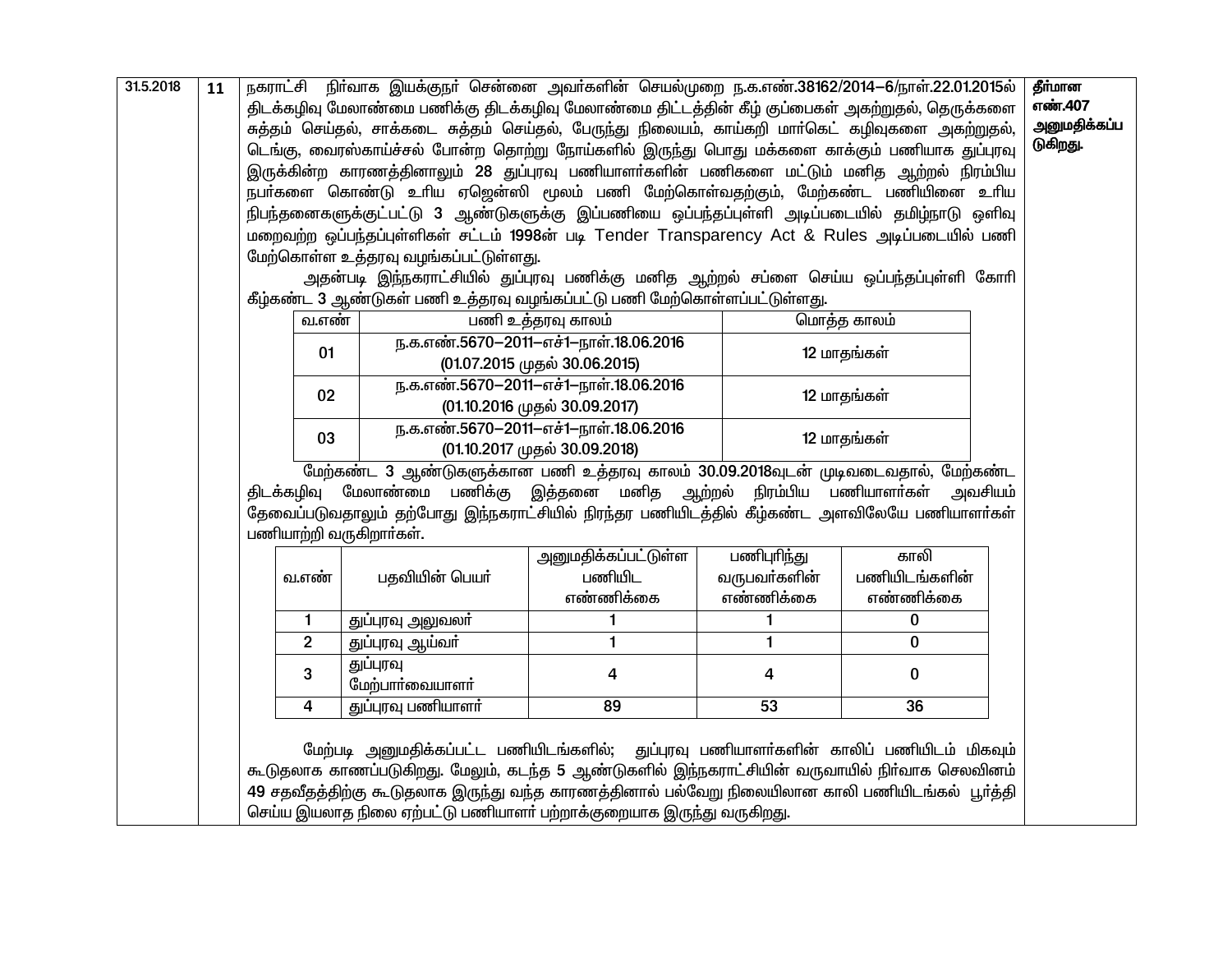ஆகவே கலம் எண். 5ல் தெரிவிக்கப்பட்டுல்ள விவரப்படியாக காலிப்பணியிடங்கள் குறைந்த பட்சமாக 6 மாதத்திற்கு மனித ஆற்றல் நிரம்பிய நபர்களை கொண்டு உரிய ஏஜென்ஸி மூலம் தமிழ் நாடு ஒளிவு மறைவற்ற ஒப்பந்தப்புள்ளிகள் சட்டம் 1998ன்படி Tender Tranparency Act & Rules ன்படி தகுதியான நிறுவனத்தின் மூலம் ஒப்பந்த அடிப்படையில் பணி மேற்கொள்ளலாம். அட்டவணை.(2) நிரந்தர அடிப்படையில் பணியாளர்களை பூர்த்தி செய்யும் பட்சத்தில் இம்மாநகராட்சிக்கு ஏற்படும் செலவினம். அடிப்படை அகவிலைப்படி வீட்டு மருத்துவ படி மொத்தம் சுலவை படி வாடகைப்படி சம்பளம் 15700 1099 450 300 200 17749 தேவைப்படும் குறிப்பு பதவி வ.எண். 1 மாக ஒரு மாத நபர்கள் காலக்கிற்கான காலக்கிய்கான ஊதியம் ஊ்கியம் (ரூபாயில்) (அனைக்கு படிகள் உள்பட) துப்புரவு பணியாளர்கள்  $\frac{1}{6}$ .17749/- $P_{\text{TE}}.6.38.964/ \overline{01}$  $\overline{36}$  $\qquad \qquad -$ அட்டவணை(3) ஏஜென்ஸி மூலம் இப்பணியை மாவட்ட ஆட்சியர் விலை விகிதப்படி மேற்கொண்டால் எற்படும் செலவினம் வ.எண். தேவைப்படும் குறிப்பு பதவி ஒரு மாத 1 மாத காலத்திற்கான காலத்திற்கான நபர்கள் ஊதியம் ஊதியம் (ரூபாயில்) (அனைத்து படிகள் உள்பட)  $36$ குப்பாவு பணியாளர்கள்  $P$ <sup>T</sup><sub>6</sub>.3,71,700/- $01$  $413x30=$  $\equiv$ ет.12390/-ஊதிய விகித ஒப்பீட்டு பட்டியல் பொருள் நிரந்தர பணி ஏஜென்ஸி மூலம் சேமிப்ப வ.எ இப்பணியை அடிப்பயைில் ண். இப்பணியை மேற்கொண்டால் எற்படும் செலவினம் மேற்கொண்டால்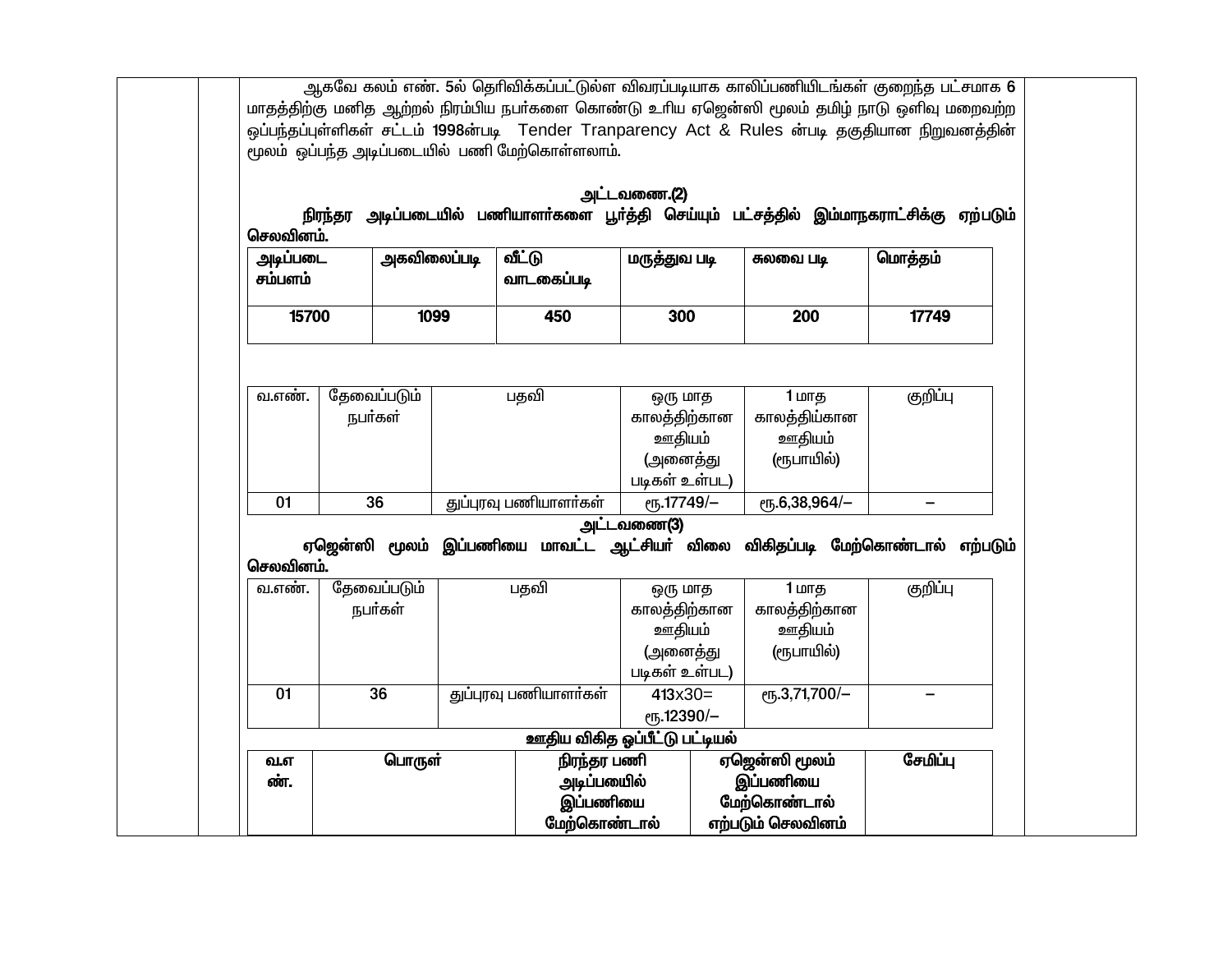|           |    |                                                                                                                                                                                         |                                                                                                                                                                                                                           | பணியாளாகளுக்கான<br>செலவினம் |                                                                        |            |                    |
|-----------|----|-----------------------------------------------------------------------------------------------------------------------------------------------------------------------------------------|---------------------------------------------------------------------------------------------------------------------------------------------------------------------------------------------------------------------------|-----------------------------|------------------------------------------------------------------------|------------|--------------------|
|           |    | 01                                                                                                                                                                                      | மனித உழைப்பூதியம்                                                                                                                                                                                                         | $\epsilon$ гђ.6,38,964/-    | $e$ гу. 3,71,700/-                                                     | 2,67,264/- |                    |
|           |    |                                                                                                                                                                                         | எனவே,                                                                                                                                                                                                                     |                             | துப்புரவு பணியினை ஏஜென்ஸி மூலம் பணி மேற்கொள்ளப்படும் பொழுதும் ஏற்படும் |            |                    |
|           |    | செலவினத்தை நிரந்தர துப்புரவு பணியாளா்களின் செலவினத்துடன் ஒப்பீடு செய்யப்படடதில், ஏஜென்ஸி மூலம்                                                                                          |                                                                                                                                                                                                                           |                             |                                                                        |            |                    |
|           |    | இப்பணியை மேற்கொண்டால் ஏற்படும் செலவினம் குறைவாக உள்ளது.                                                                                                                                 |                                                                                                                                                                                                                           |                             |                                                                        |            |                    |
|           |    | ஆகவே பொது சுகாதாரப் பணிகளுக்கு இத்தகைய மனித ஆற்றல் நிரம்பியாக பணியாளா்கள் அவசியம்                                                                                                       |                                                                                                                                                                                                                           |                             |                                                                        |            |                    |
|           |    | தேவைப்படுவதால் இந்நகராட்சியின் பணியாளா் பற்றாக்குறையினை போக்கவும்  திடக்கழிவு மேலாண்மை                                                                                                  |                                                                                                                                                                                                                           |                             |                                                                        |            |                    |
|           |    | திட்டடத்தின் கீழ் குப்பைகள் அகற்றுதல், தெருக்களை சுத்தம் செய்தல், சாக்கடை சுத்தம் செய்தல்,<br>பேருந்துநிலையம், காய்கறி மாா்கெட் கழிவுகளை அகற்றுதல், டெங்கு, வைரஸ்காய்ச்சல் போன்ற தொற்று |                                                                                                                                                                                                                           |                             |                                                                        |            |                    |
|           |    | நோய்களில் இருந்து பொது மக்களை காக்கும் பணியாக துப்புரவு இருக்கின்ற காரணத்தினாலும் 36துப்புரவு                                                                                           |                                                                                                                                                                                                                           |                             |                                                                        |            |                    |
|           |    | பணியாளா்களின் பணிகளை மட்டும் மனித ஆய்றல் நிரம்பிய நபா்களை கொண்டு தகுதிவாய்ந்த ஏஜெள்ஸி                                                                                                   |                                                                                                                                                                                                                           |                             |                                                                        |            |                    |
|           |    |                                                                                                                                                                                         | மூலம் பணி மேற்கொள்வதற்கும், இப்பணியை ஒப்பந்தப்புள்ளி அடிப்படையில் தமிழ் நாடு ஒளிவு மறைவற்ற                                                                                                                                |                             |                                                                        |            |                    |
|           |    |                                                                                                                                                                                         | ஒப்பந்தப்புள்ளிகள் சட்டம் 1998ன்படி Tender Tranparency Act & Rules அடிப்படையில் பணி மேற்கொள்ள                                                                                                                             |                             |                                                                        |            |                    |
|           |    |                                                                                                                                                                                         | 01.10.2018 முதல் 30.09.2021 முடிய மூன்றாண்டு ஆண்டுகளுக்கு பணி மேற்கொள்ள நகராட்சி நிர்வாக                                                                                                                                  |                             |                                                                        |            |                    |
|           |    | வைக்கப்படுகிறது.                                                                                                                                                                        | ஆணையா் சென்னை அவா்களின் அனுமதிக்கு கருத்துரு அனுப்ப மன்ற ஒப்புதலுக்கு                                                                                                                                                     |                             |                                                                        | பொருள்     |                    |
|           |    | அலுவலக குறி <b>ப்</b> பு                                                                                                                                                                |                                                                                                                                                                                                                           |                             |                                                                        |            |                    |
|           |    |                                                                                                                                                                                         | பொது சுகாதாரப் பணியின் அத்தியாவசியம் கருதி, மனித ஆற்றல் நிரம்பிய நபா்களை கொண்டு                                                                                                                                           |                             |                                                                        |            |                    |
|           |    |                                                                                                                                                                                         | தகுதிவாய்ந்த ஏஜென்ஸி மூலம் தமிழ் நாடு ஒளிவு மறைவற்ற ஒப்பந்தப்புள்ளிகள் சட்டம் 1998ன்படி Tender                                                                                                                            |                             |                                                                        |            |                    |
|           |    |                                                                                                                                                                                         | Tranparency Act & Rules அடிப்படையில் பணி மேற்கொள்ளவும், இதனால் ஏற்படும் செலவினத்தை பொது                                                                                                                                   |                             |                                                                        |            |                    |
|           |    |                                                                                                                                                                                         | நிதியில் மேற்கொள்ளவும் ,நகராட்சி நிா்வாக ஆணையா் சென்னை அவா்களின் அனுமதி பெறவும் மன்றம்                                                                                                                                    |                             |                                                                        |            |                    |
|           |    | அனுமதிக்கலாம்.                                                                                                                                                                          |                                                                                                                                                                                                                           |                             |                                                                        |            |                    |
|           |    |                                                                                                                                                                                         |                                                                                                                                                                                                                           |                             |                                                                        |            |                    |
| 31.5.2018 | 12 |                                                                                                                                                                                         | மனுதாரா்கள் திரு.K.பழனியப்பன், S.வசந்தா க/பெ.K.சரவணன் (லேட்) மற்றும் திரு.J.முருகானந்தம் துறையூா்                                                                                                                         |                             |                                                                        |            | தீர்மான<br>எண்.408 |
|           |    |                                                                                                                                                                                         | என்பவர்கள் துறையூர் நகராட்சி எல்லைக்குட்பட்ட, துறையூர் கிராமம் பழைய சர்வே எண்.101/2, 101/5, 101/6, 101/7<br>மற்றும் 101/8 (புதிய வார்டு A, பிளாக்–3, ந.அ.எண்கள்.15/2, 15/5, 15/6, 15/7, 15/8 மற்றும் 15/9)–ல் 3.19 ஏக்கர் |                             |                                                                        |            | அனுமதிக்கப்ப       |
|           |    |                                                                                                                                                                                         | நிலத்தினை ஒப்புதலளிக்கப்பட்ட துறையூா் முழுமைத்திட்டத்தில் விவசாய உபயோக (AGW2) பகுதியிலிருந்து                                                                                                                             |                             |                                                                        |            | டுகிறது.           |
|           |    |                                                                                                                                                                                         | கலப்பு குடியிருப்பு உபயோக பகுதியாக மாற்றம் செய்து தர கோரி விண்ணப்பம் சமா்ப்பித்துள்ளாா்கள்.                                                                                                                               |                             |                                                                        |            |                    |
|           |    |                                                                                                                                                                                         | நகரமைப்பு ஆய்வாளரால் இடம் நேராய்வு செய்யப்பட்டது. இடம் சமதளமாகவும், காலியிடமாகவும்,                                                                                                                                       |                             |                                                                        |            |                    |
|           |    |                                                                                                                                                                                         | உள்ளது. உத்தேச இடத்திற்கு அங்கீகரிக்கப்பட்ட மனைப்பிரிவு ம.வ/ந.ஊ.உ.இ(திம).எண்.03/2018ல் செல்லும் 30                                                                                                                        |                             |                                                                        |            |                    |
|           |    |                                                                                                                                                                                         | அடி அகல தார்சாலை அணுகுசாலையாக அமைகிறது. மேற்படி 30 அகல தார் சாலையானது துறையூர் நகராட்சி                                                                                                                                   |                             |                                                                        |            |                    |
|           |    |                                                                                                                                                                                         | பராமாிப்பிலும் நிா்வாகத்திலும் உள்ளது. மேற்படி இடம் அங்கீகாிக்கப்பட்ட துறையூா் முழுமைத்திட்டத்தில்                                                                                                                        |                             |                                                                        |            |                    |
|           |    |                                                                                                                                                                                         | விவசாய உபயோக (AGW2) பகுதியிலும் மற்றும் விரிவு அபிவிருத்தி திட்டமில்லாத பகுதியிலும் அமைந்துள்ளது.<br>எனவே, மேற்படி நிலப்பயன் மாற்ற உத்தேசத்தினை உதவி இயக்குநா், திருச்சிராப்பள்ளி மண்டலம், நகா்                           |                             |                                                                        |            |                    |